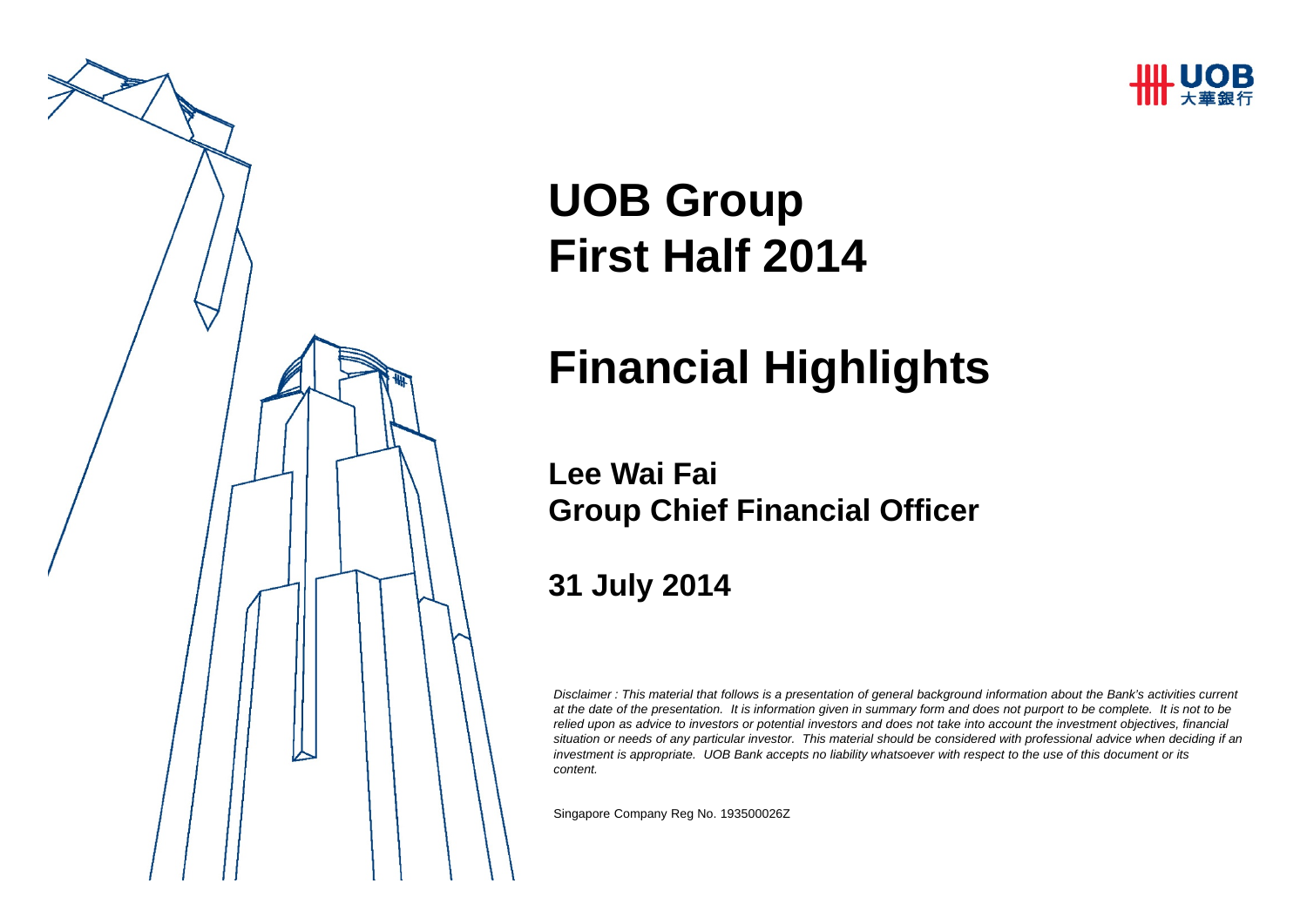# **Record 1H14 NPAT of \$1.60 billion, 6.1% higher YoY**



|                                       | <b>1H14</b> | <b>1H13</b> | $+$ /(-)                      |
|---------------------------------------|-------------|-------------|-------------------------------|
|                                       | \$m\$       | \$m\$       | $\frac{0}{6}$                 |
| Net interest income                   | 2,234       | 1,979       | 12.9                          |
| Fee and commission income             | 824         | 889         | $(7.3)$ $\blacktriangledown$  |
| Other non-interest income             | 578         | 446         | 29.5                          |
| <b>Total income</b>                   | 3,636       | 3,315       | $9.7 \triangle$               |
| Less: Total expenses                  | 1,542       | 1,421       | 8.5 $\triangle$               |
| <b>Operating profit</b>               | 2,094       | 1,894       | 10.6                          |
| Less: Individual impairment           | 124         | 28          | $>100.0$ $\triangle$          |
| Collective impairment                 | 183         | 177         | $3.3 \triangle$               |
| Add: Associates & joint ventures      | 69          | 125         | $(44.7)$ $\blacktriangledown$ |
| Net profit before tax                 | 1,857       | 1,813       | $2.4 \triangle$               |
| Less: Tax & non-controlling interests | 260         | 308         | $(15.6)$ $\blacktriangledown$ |
| Net profit after tax                  | 1,596       | 1,505       | 6.1                           |

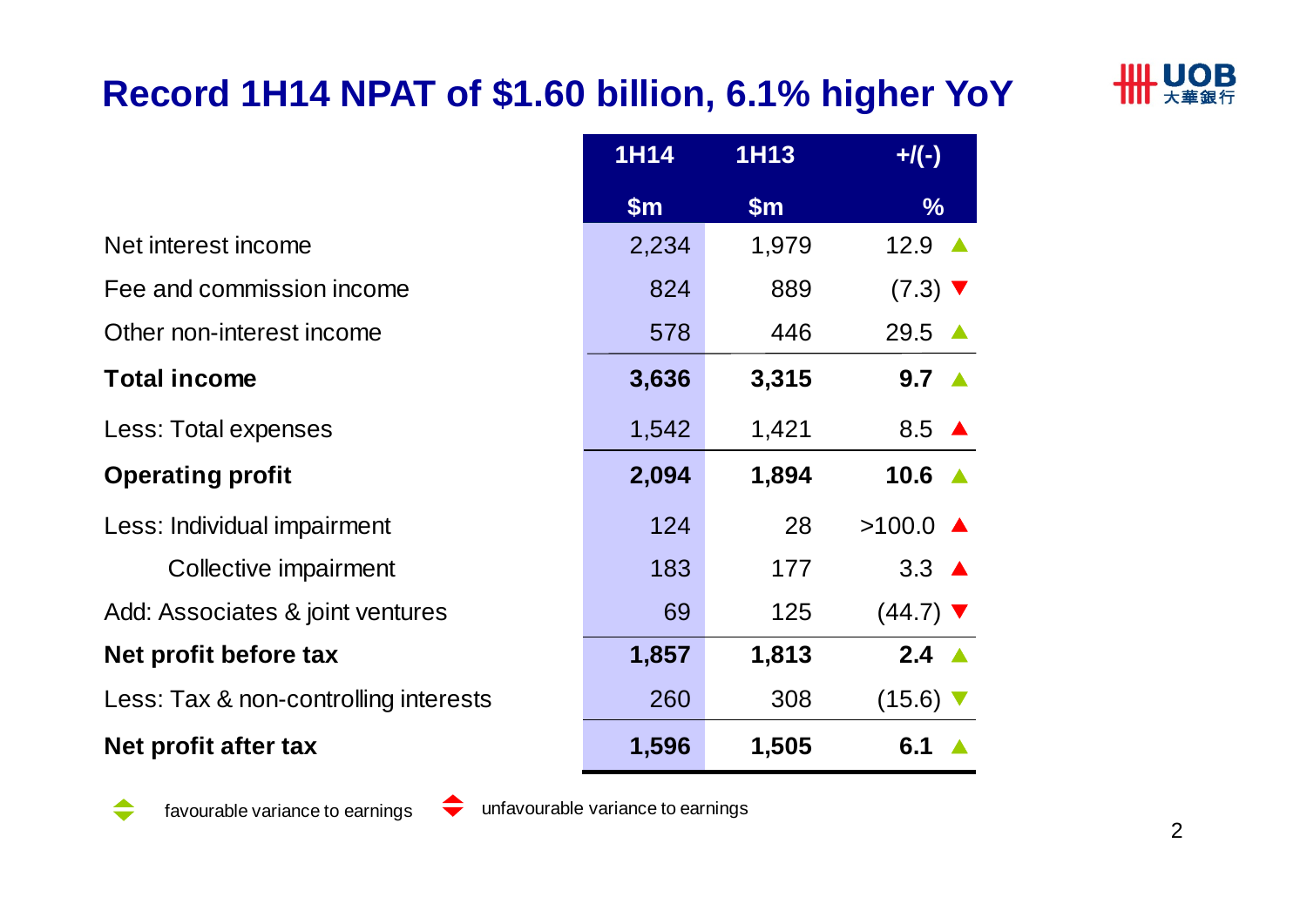# **New High 2Q14 NPAT, up 3.2% YoY and 2.5% QoQ**



|                                       | <b>2Q14</b> | <b>2Q13</b> | $+/(-)$                       | <b>1Q14</b>   | $+/(-)$                       |
|---------------------------------------|-------------|-------------|-------------------------------|---------------|-------------------------------|
|                                       | \$m\$       | \$m\$       | $\%$                          | $\mathsf{Sm}$ | $\frac{9}{6}$                 |
| Net interest income                   | 1,124       | 1,016       | 10.7 $\triangle$              | 1,110         | 1.3 $\triangle$               |
| Fee and commission income             | 410         | 436         | $(6.0)$ $\blacktriangledown$  | 414           | $(0.9)$ $\blacktriangledown$  |
| Other non-interest income             | 350         | 191         | 83.0 ▲                        | 228           | $53.3 \triangle$              |
| <b>Total income</b>                   | 1,884       | 1,643       | 14.7 $\triangle$              | 1,752         | $7.6 \triangle$               |
| Less: Total expenses                  | 787         | 726         | 8.4 $\triangle$               | 755           | $4.2 \triangle$               |
| <b>Operating profit</b>               | 1,098       | 917         | 19.7 $\triangle$              | 997           | 10.1 $\triangle$              |
| Less: Individual impairment           | 91          | (11)        | $>100.0$ $\triangle$          | 33            | $>100.0$ $\triangle$          |
| Collective impairment                 | 59          | 86          | $(31.8)$ $\blacktriangledown$ | 124           | $(52.9)$ $\blacktriangledown$ |
| Add: Associates & joint ventures      | 26          | 101         | $(74.0)$ $\blacktriangledown$ | 43            | $(38.8)$ $\blacktriangledown$ |
| Net profit before tax                 | 974         | 944         | $3.2 \triangle$               | 882           | 10.4 $\triangle$              |
| Less: Tax & non-controlling interests | 166         | 161         | $3.3 \triangle$               | 94            | 76.3 ▲                        |
| Net profit after tax                  | 808         | 783         | $3.2 \triangle$               | 788           | $2.5 \triangle$               |

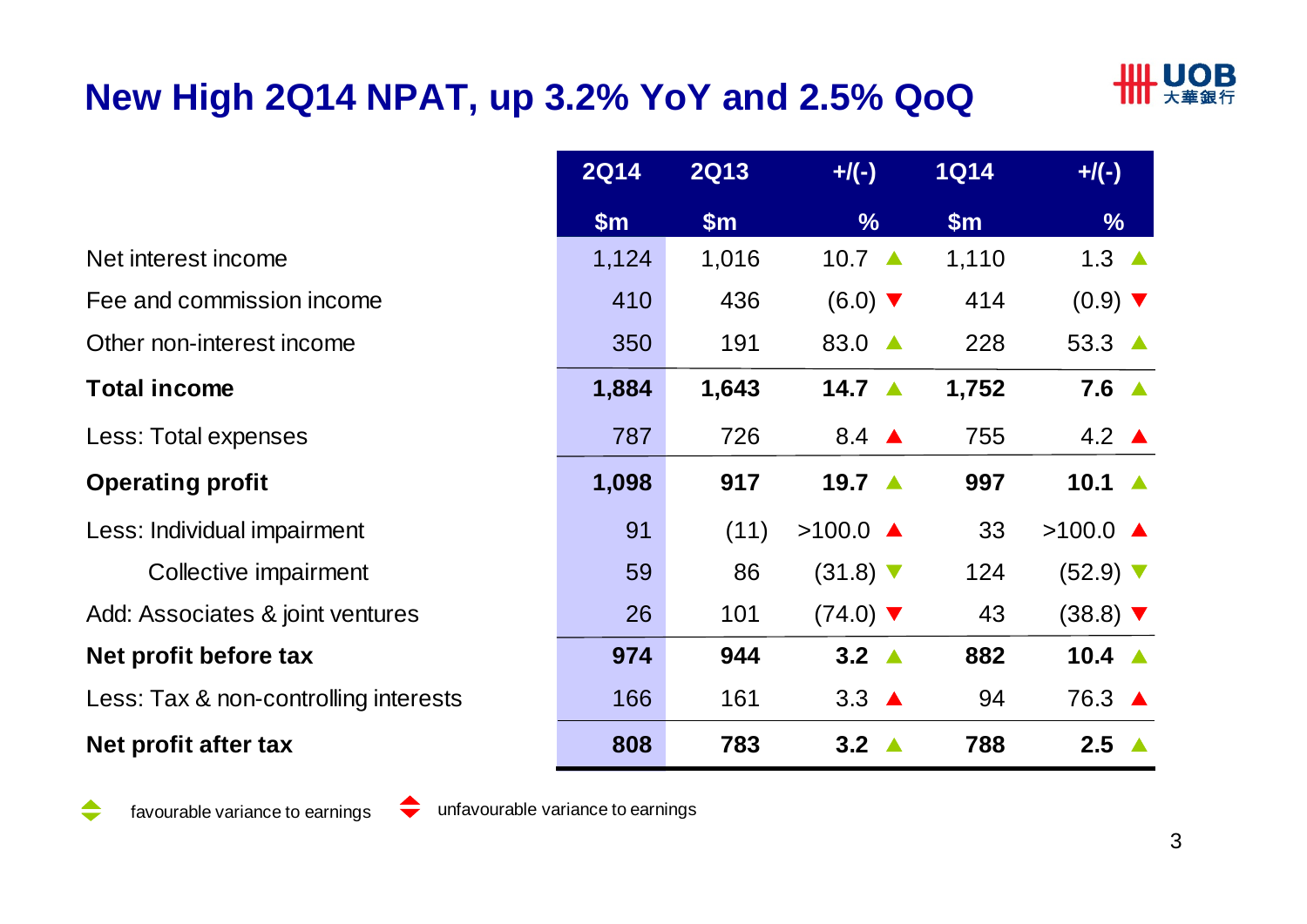# **NII Rose 12.9% YoY and 1.3% QoQ on Strong Loan Growth**



#### **Net Interest Income (NII) and Margin**

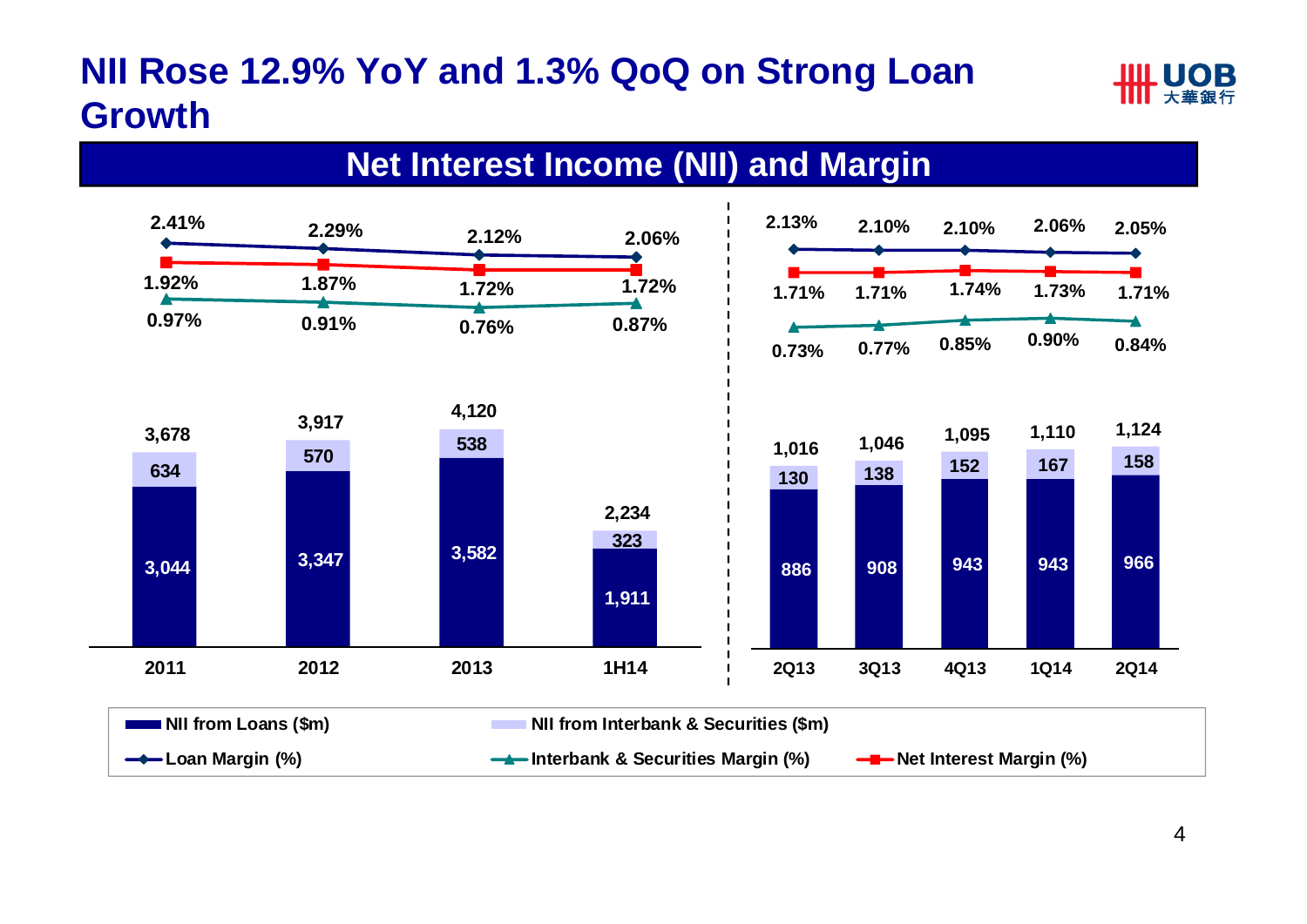# **Non-Interest Income Increased with Improved T&I Income**



#### **Non-Interest Income (Non-NII) and Non-NII Ratio**

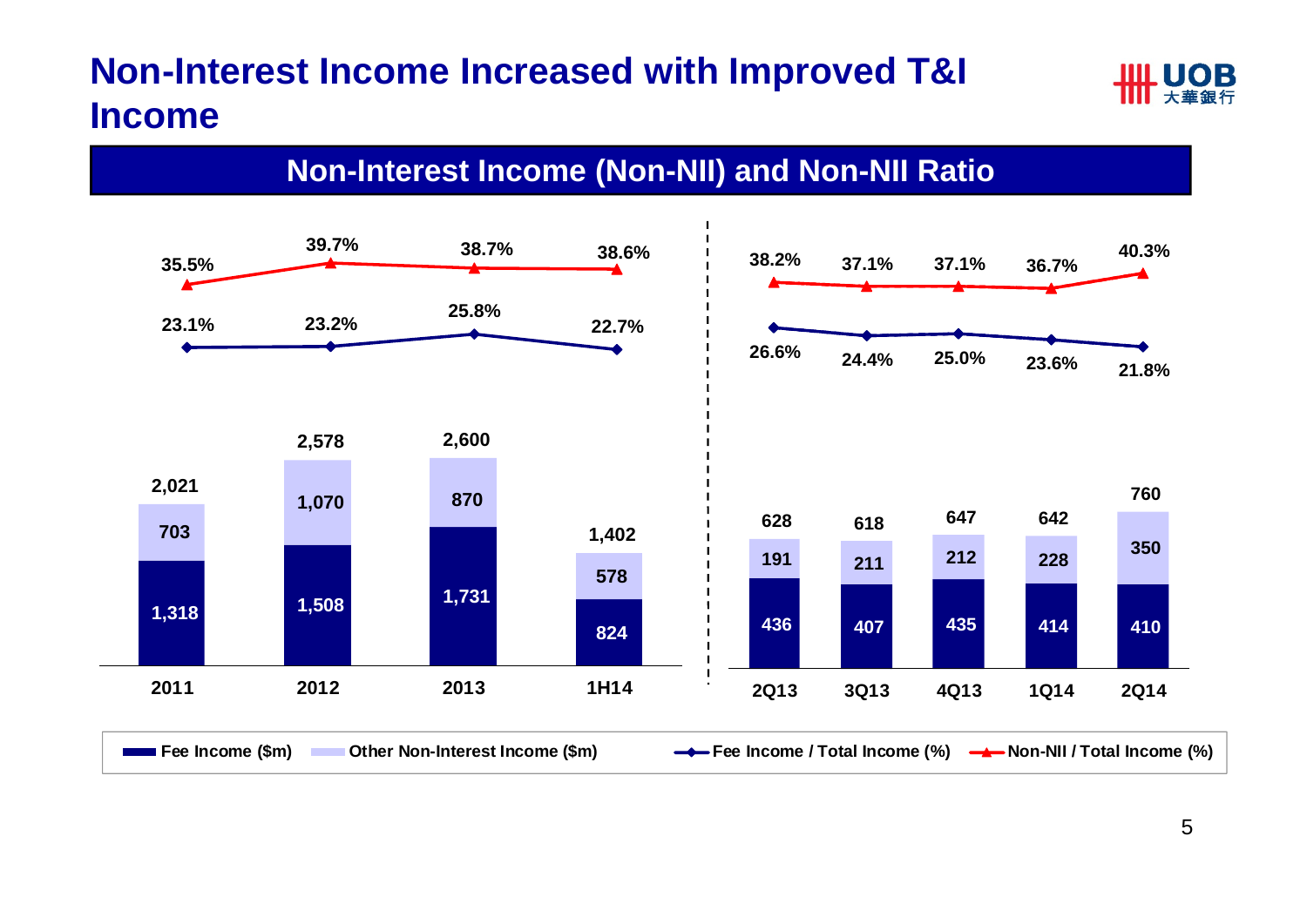# **Disciplined Cost Management with lower CIR YoY and QoQ**



#### **Operating Expenses and Expense / Income Ratio**

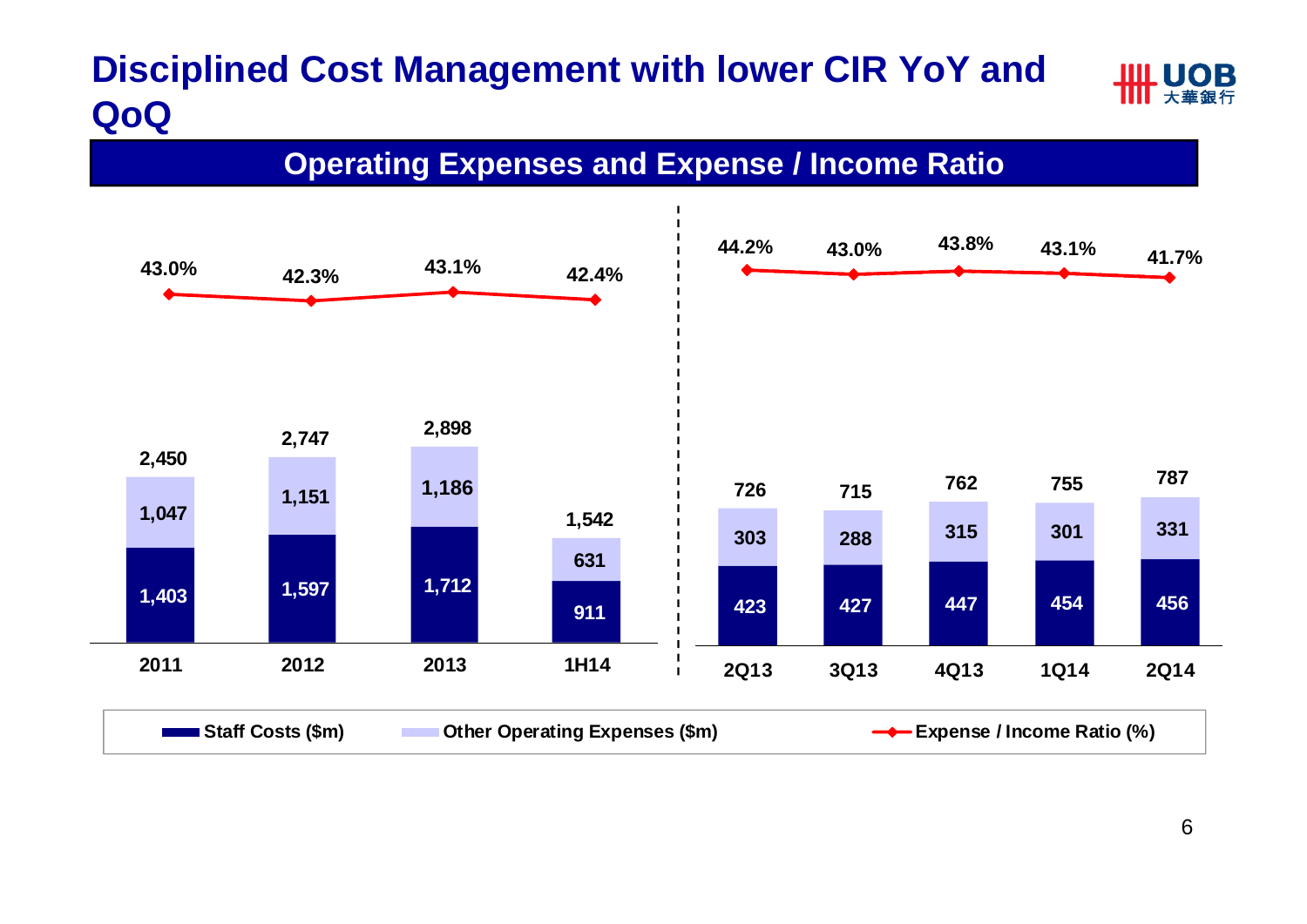#### **Pace Credit Costs to Loan Growth**



#### **Impairment Charges on Loans**



\* On annualised basis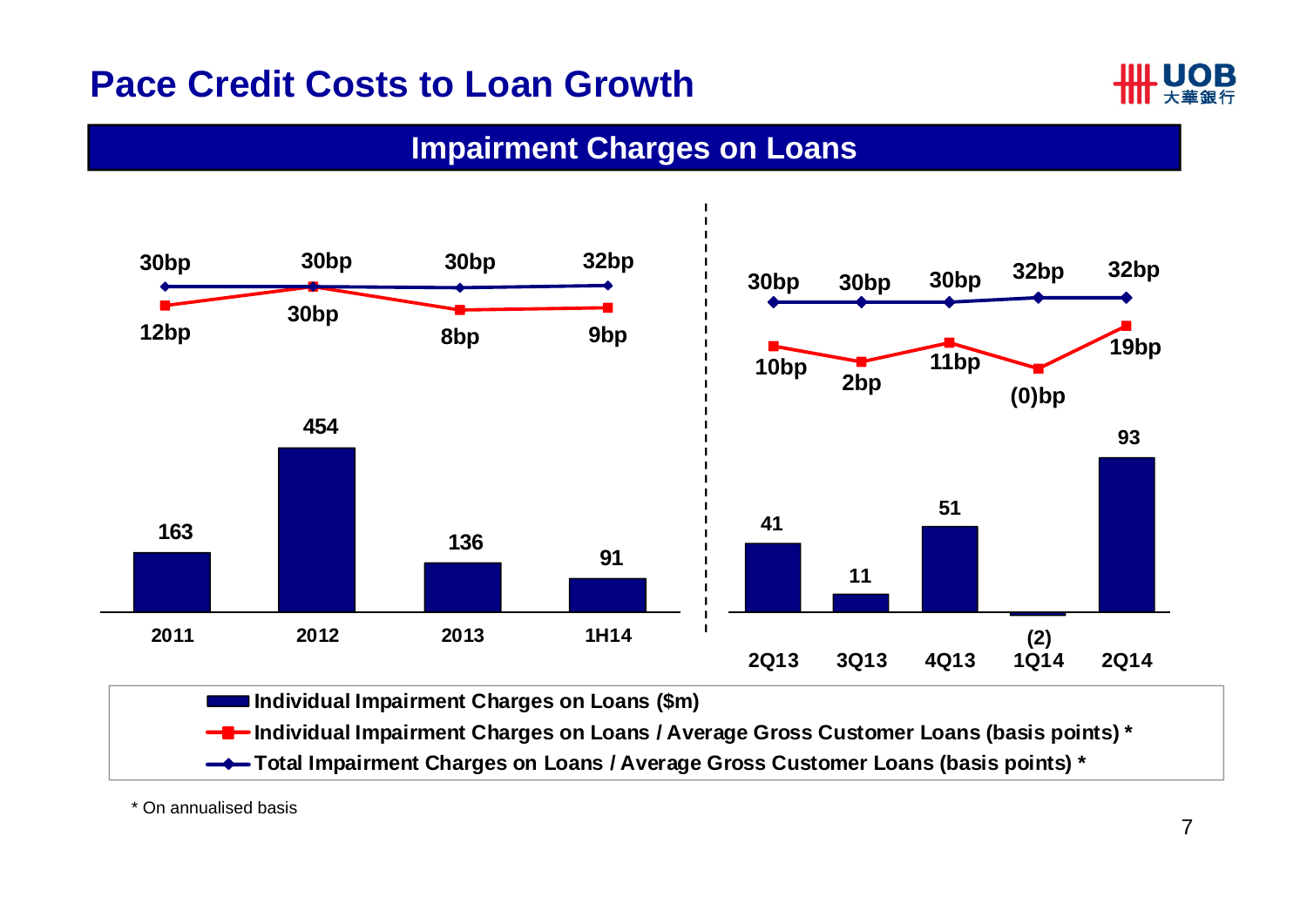### **Performance by Business Segment**



|                                        |             |             |               | <b>1H14</b> |
|----------------------------------------|-------------|-------------|---------------|-------------|
|                                        | <b>1H14</b> | <b>1H13</b> | $+$ /(-)      | 2%          |
| <b>Segment Operating Profit</b>        | \$m\$       | \$m\$       | $\frac{1}{2}$ | 13%         |
| Group Retail (GR)                      | 673         | 618         | 8.9           | 32%         |
| Group Wholesale Banking (GWB)          | 1,115       | 1,045       | 6.7           | 53%         |
| Global Markets & Investment Mgt (GMIM) | 277         | 234         | 18.4          | 1H13        |
| <b>Others</b>                          | 29          | (3)         | >100.0        | 12%         |
| <b>Total</b>                           | 2,094       | 1,894       | 10.6          | 33%         |
|                                        |             |             |               | 55%         |

**GR GWB GMIM Others**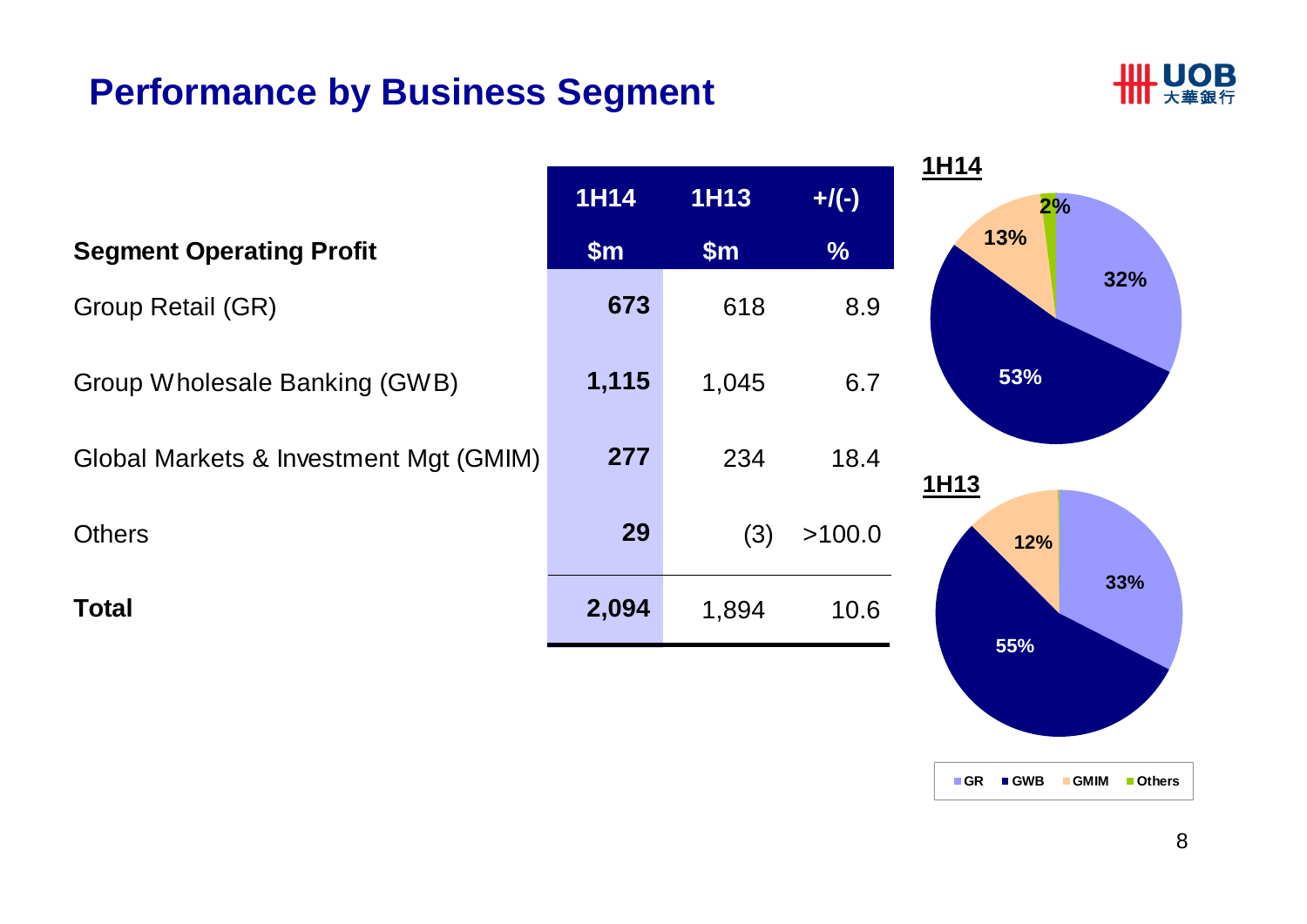#### **Overseas Operating Profit Contribution up 5.1% (FX Translation Excluded)**



| <b>Operating</b><br><b>Profit</b> | <b>1H14</b><br>$\mathsf{Sm}$ | <b>1H13</b><br>$\mathsf{Sm}$ | $+$ /(-)<br>$\%$ | At<br>constant<br><b>FX</b> rate<br>$+$ /(-)<br>$\frac{0}{0}$ |
|-----------------------------------|------------------------------|------------------------------|------------------|---------------------------------------------------------------|
| Singapore                         | 1,303                        | 1,091                        | 19.4             | 19.4                                                          |
| Regional:                         | 668                          | 666                          | 0.3              | 5.1                                                           |
| Malaysia                          | 308                          | 309                          | (0.3)            | 3.8                                                           |
| <b>Thailand</b>                   | 111                          | 109                          | 2.3              | 10.6                                                          |
| Indonesia                         | 65                           | 84                           | (22.5)           | (8.8)                                                         |
| <b>Greater China</b>              | 184                          | 165                          | 11.6             | 10.0                                                          |
| Others                            | 124                          | 137                          | (9.3)            | (7.1)                                                         |
| Total                             | 2,094                        | 1,894                        | 10.6             | 12.6                                                          |

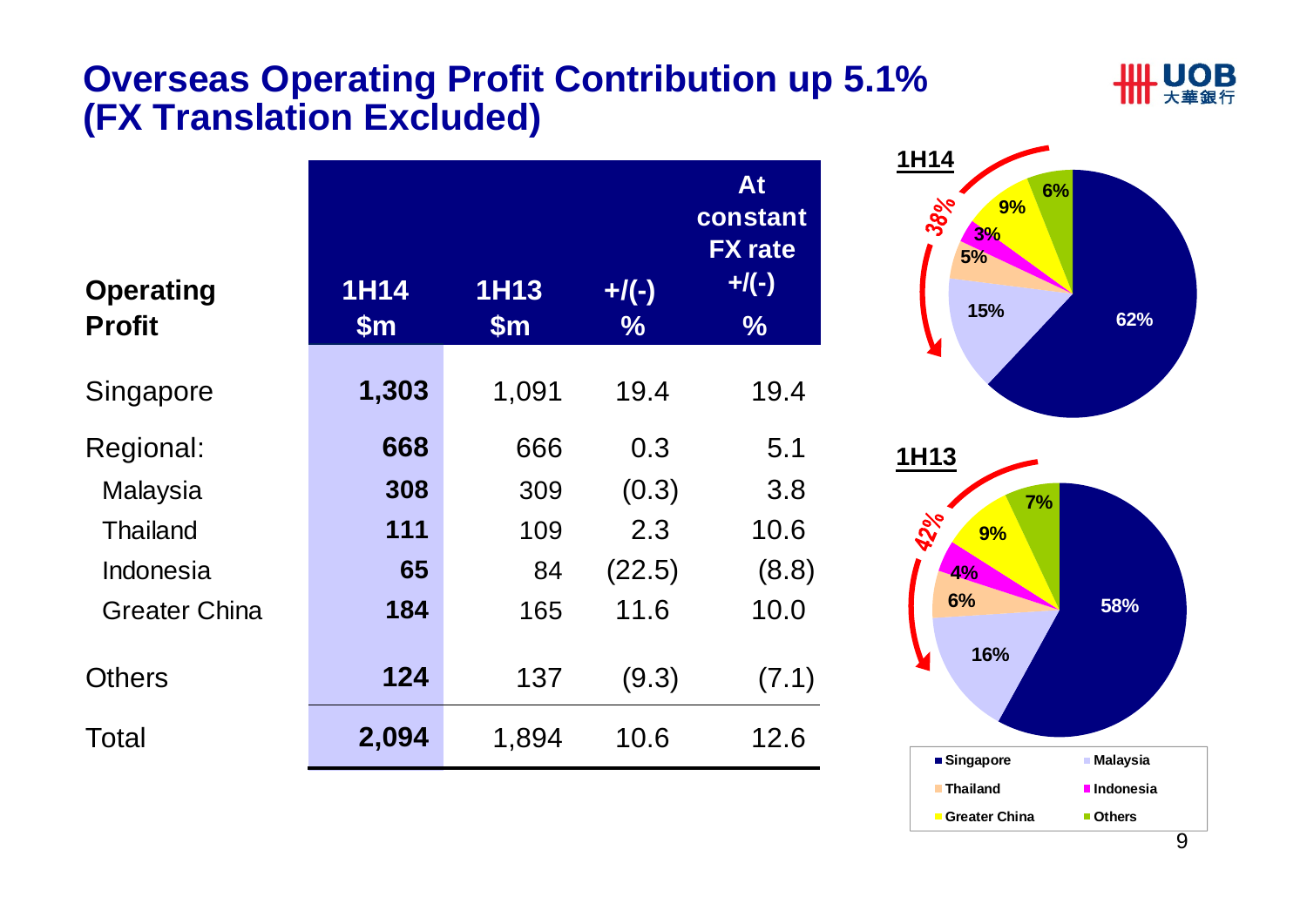#### **HILL UOB Loans Increased to \$193b, up 11.7% YoY and 2.4% QoQ**

|                      | Jun-14          | <b>Jun-13</b>   | $+$ /(-)      | At<br>constant<br><b>FX</b> rate<br>$+$ /(-) | <b>Mar-14</b>   | $+$ /(-)      | At<br>constant<br><b>FX</b> rate<br>$+$ /(-) |
|----------------------|-----------------|-----------------|---------------|----------------------------------------------|-----------------|---------------|----------------------------------------------|
| <b>Gross Loans</b>   | \$ <sub>b</sub> | \$ <sub>b</sub> | $\frac{0}{6}$ | $\frac{9}{6}$                                | \$ <sub>b</sub> | $\frac{0}{6}$ | $\frac{0}{6}$                                |
| Singapore            | 126.1           | 113.7           | 10.9          | 10.9                                         | 123.1           | 2.5           | 2.5                                          |
| Regional:            | 56.7            | 49.4            | 14.6          | 20.1                                         | 55.1            | 2.9           | 3.5                                          |
| Malaysia             | 26.5            | 24.4            | 8.6           | 11.3                                         | 25.9            | 2.6           | 1.8                                          |
| <b>Thailand</b>      | 10.0            | 9.2             | 9.3           | 15.8                                         | 9.9             | 0.6           | 1.6                                          |
| Indonesia            | 5.7             | 5.9             | (2.6)         | 17.2                                         | 5.9             | (3.3)         | 2.3                                          |
| <b>Greater China</b> | 14.4            | 10.0            | 44.5          | 46.6                                         | 13.3            | 7.8           | 8.7                                          |
| <b>Others</b>        | 10.4            | 9.7             | 6.4           | 5.0                                          | 10.4            | (0.7)         | (1.3)                                        |
| <b>Total</b>         | 193.1           | 172.9           | 11.7          | 13.1                                         | 188.6           | 2.4           | 2.6                                          |
| <b>USD Loans</b>     | 30.3            | 22.5            | 34.7          | 36.3                                         | 29.0            | 4.4           | 5.4                                          |



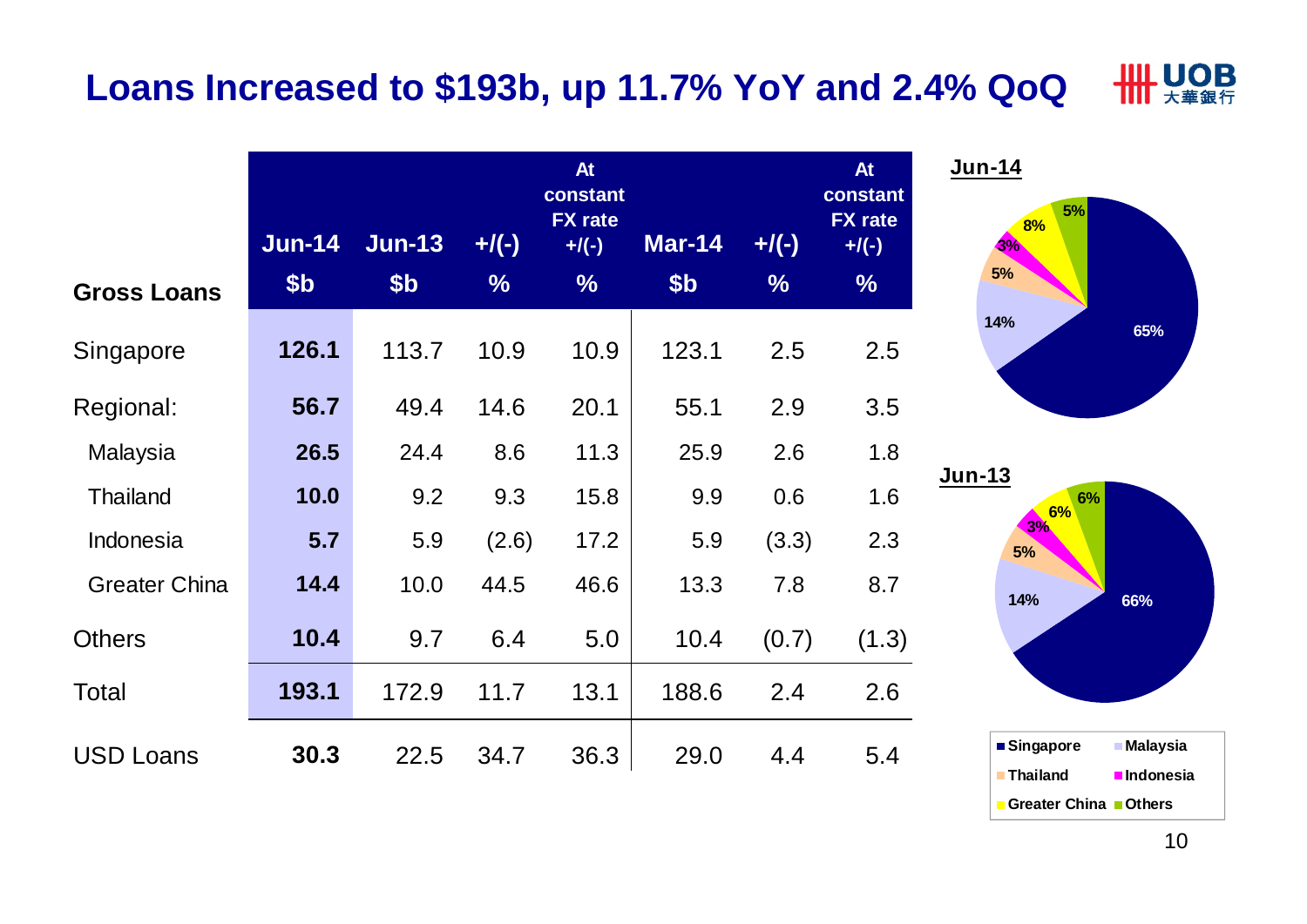### **Stable Deposits Across Singapore and Region**



| <b>Customer</b><br><b>Deposits</b> | $Jun-14$<br>\$ <sub>b</sub> | $Jun-13$<br>\$ <sub>b</sub> | $+$ /(-)<br>$\%$ | At<br>constant<br><b>FX</b> rate<br>$+$ /(-)<br>$\%$ | Mar-14<br>\$ <sub>b</sub> | $+$ /(-)<br>$\frac{9}{6}$ | <b>At</b><br>constant<br><b>FX</b> rate<br>$+$ /(-)<br>$\%$ | Jun-14         |
|------------------------------------|-----------------------------|-----------------------------|------------------|------------------------------------------------------|---------------------------|---------------------------|-------------------------------------------------------------|----------------|
| <b>Singapore</b>                   | 143.9                       | 137.6                       | 4.6              | 4.6                                                  | 146.3                     | (1.6)                     | (1.6)                                                       | 4 <sup>°</sup> |
| Regional:                          | 57.4                        | 51.9                        | 10.6             | 15.8                                                 | 55.9                      | 2.6                       | 3.2                                                         | $\ddagger$     |
| Malaysia                           | 28.0                        | 26.9                        | 3.9              | 6.5                                                  | 27.8                      | 0.7                       | (0.1)                                                       |                |
| <b>Thailand</b>                    | 9.4                         | 9.1                         | 3.5              | 9.6                                                  | 9.3                       | 1.3                       | 2.3                                                         |                |
| Indonesia                          | 6.1                         | 6.1                         | 0.8              | 21.3                                                 | 6.2                       | (1.4)                     | 4.3                                                         | Jun-1          |
| <b>Greater China</b>               | 13.9                        | 9.8                         | 41.5             | 43.8                                                 | 12.7                      | 9.5                       | 10.4                                                        |                |
| <b>Others</b>                      | 14.8                        | 9.8                         | 51.4             | 49.4                                                 | 14.4                      | 3.0                       | 2.8                                                         |                |
| Total                              | 216.1                       | 199.3                       | 8.5              | 9.7                                                  | 216.6                     | (0.2)                     | (0.1)                                                       |                |
| <b>USD Deposits</b>                | 42.6                        | 32.1                        | 32.6             | 34.2                                                 | 41.0                      | 4.0                       | 5.1                                                         |                |
| USD LDR $(\%)$                     | 70.5                        | 69.3                        |                  |                                                      | 70.2                      |                           |                                                             |                |



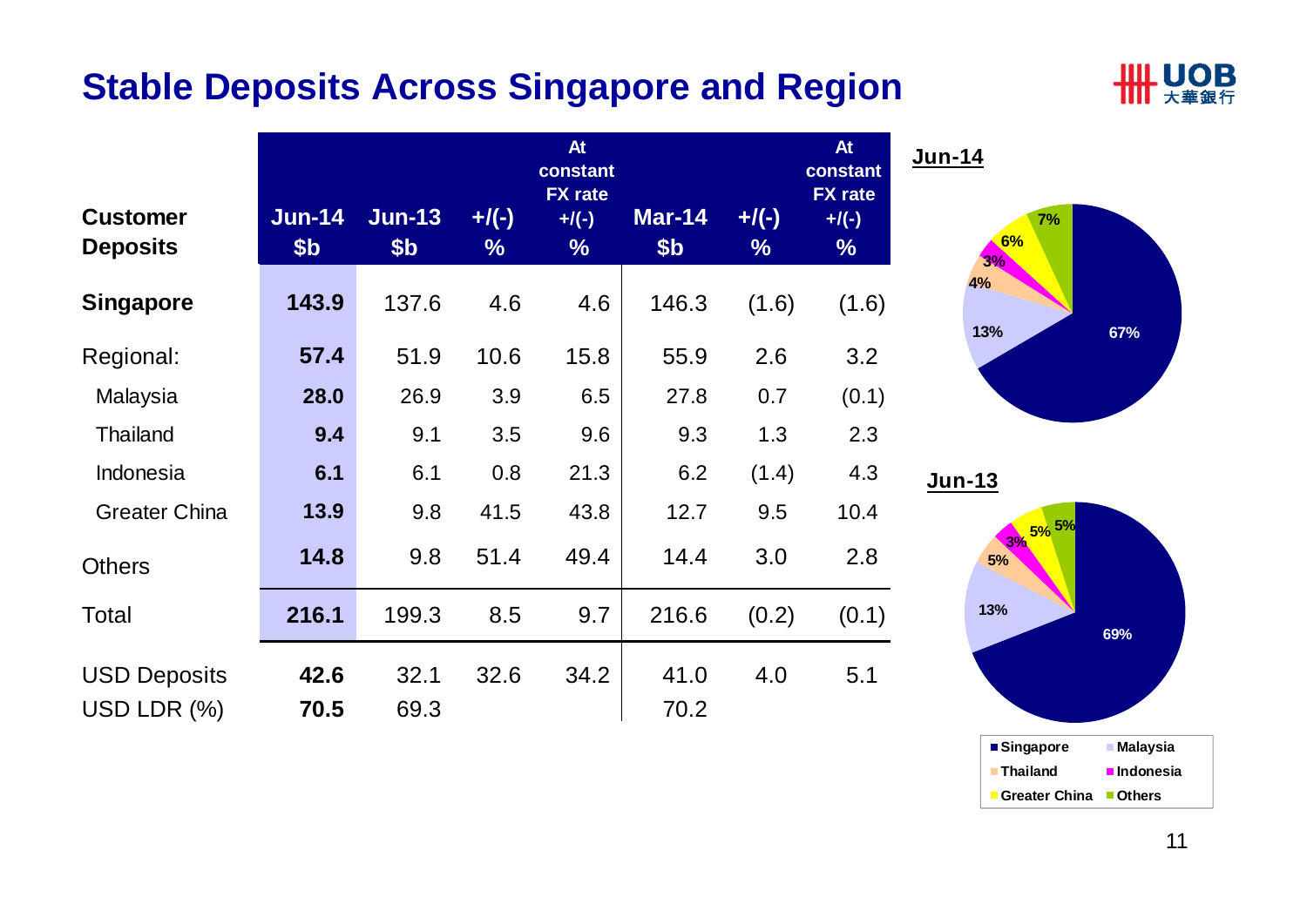### **Stable Liquidity Position**



#### **Customer Loans, Deposits and LDR**

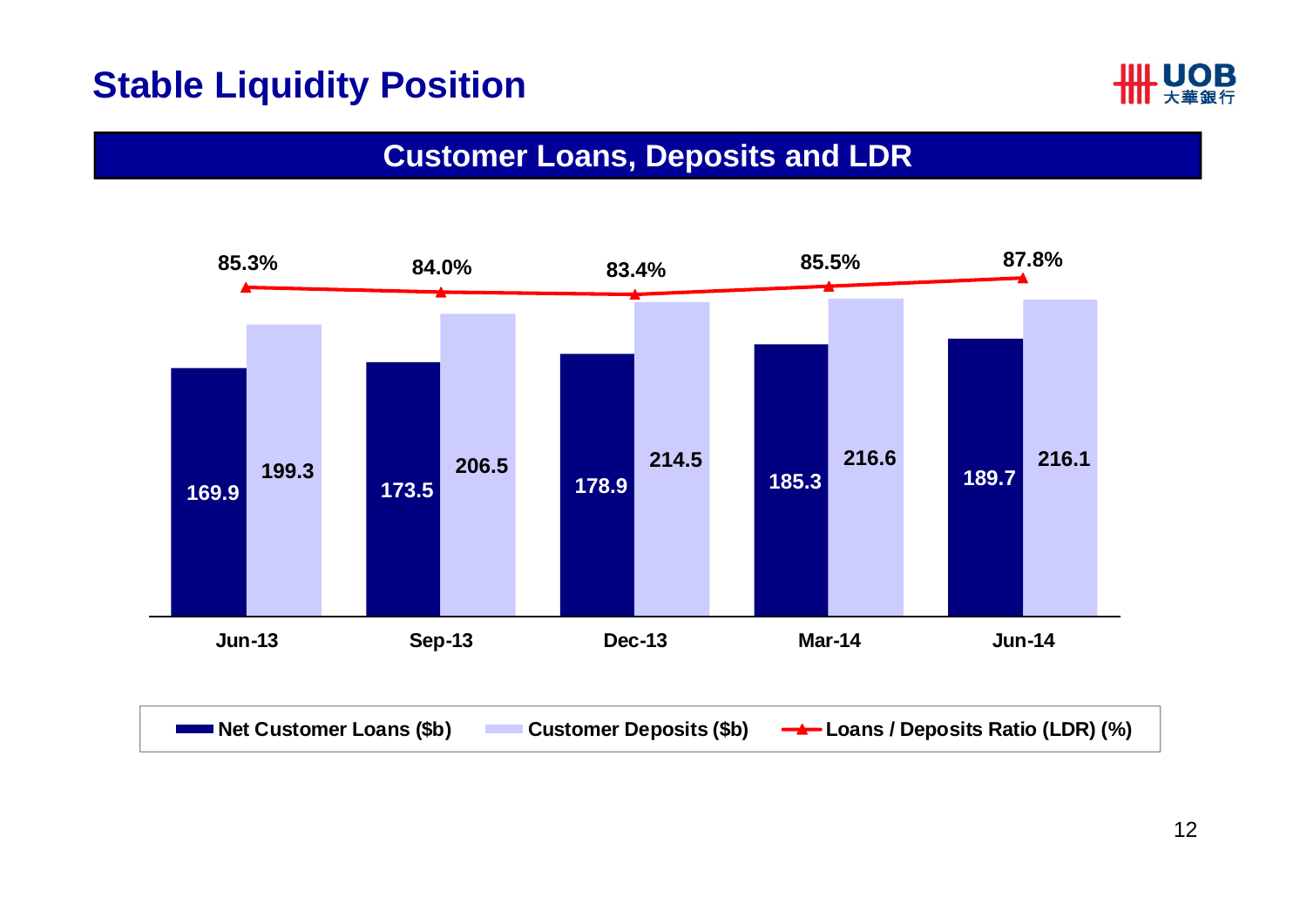### **Credit Quality Remained Sound**



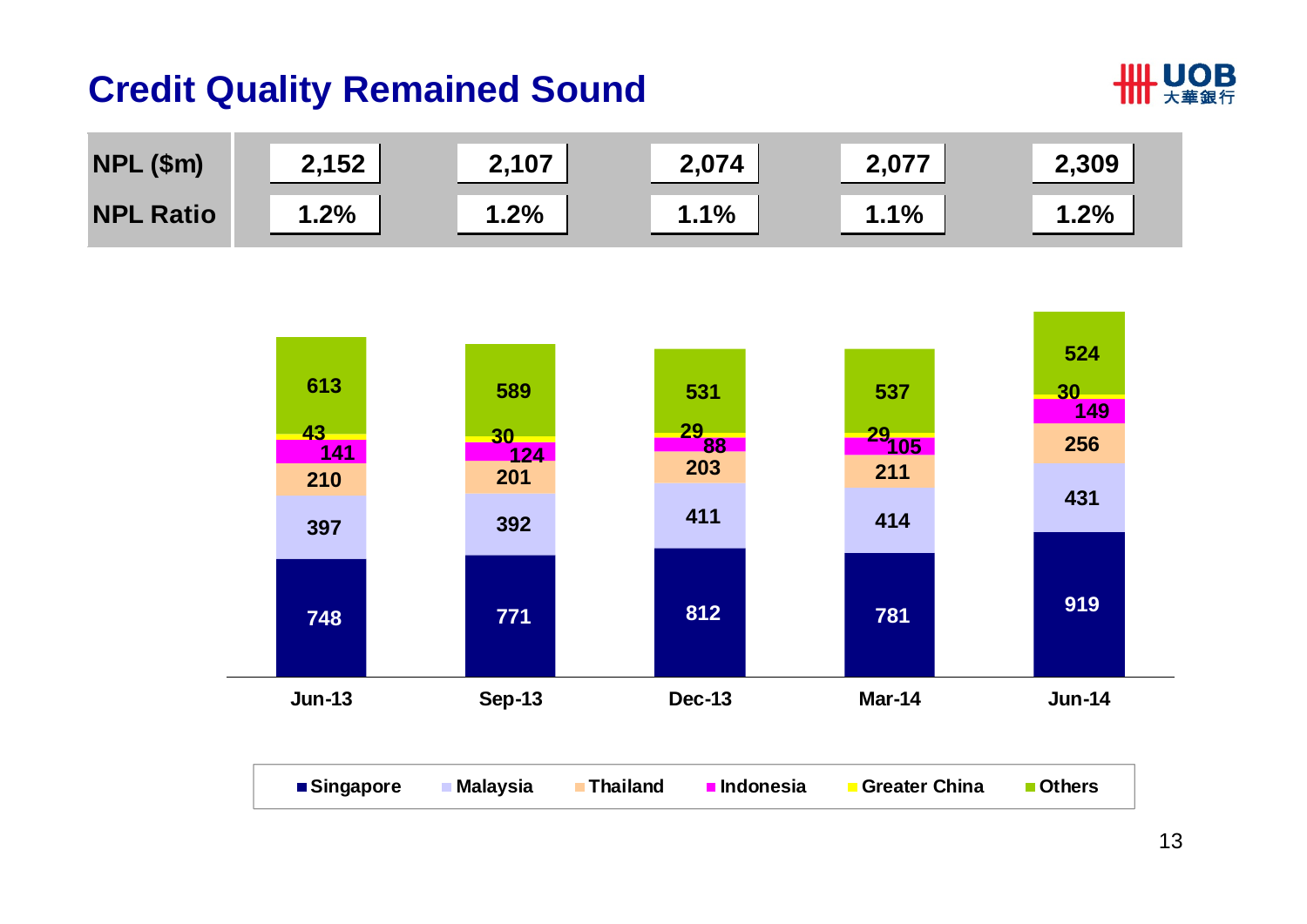# **Strong Impairment Coverage**



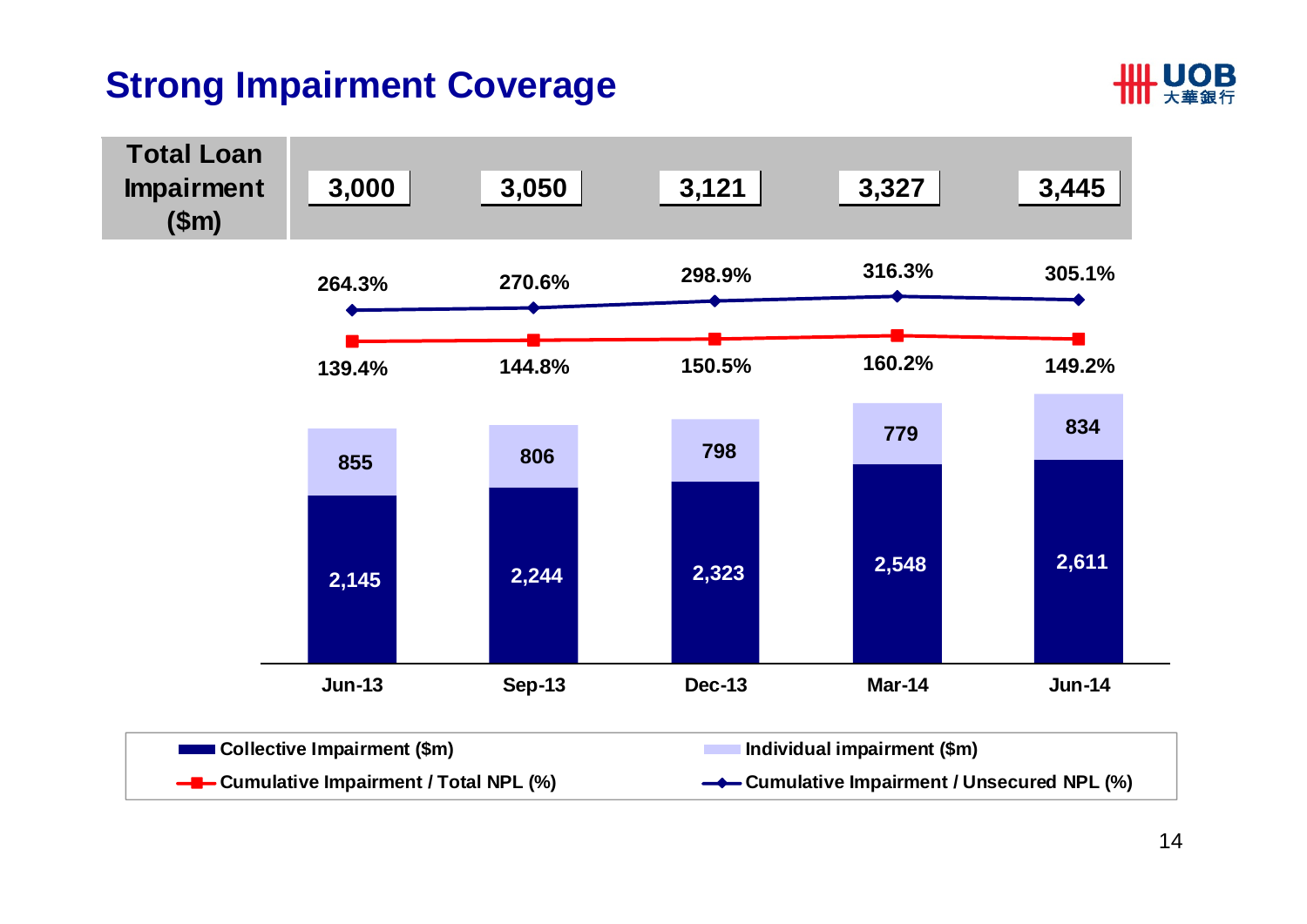### **Capital Ratios Remained Strong**



#### **Capital Adequacy Ratios (CAR)**

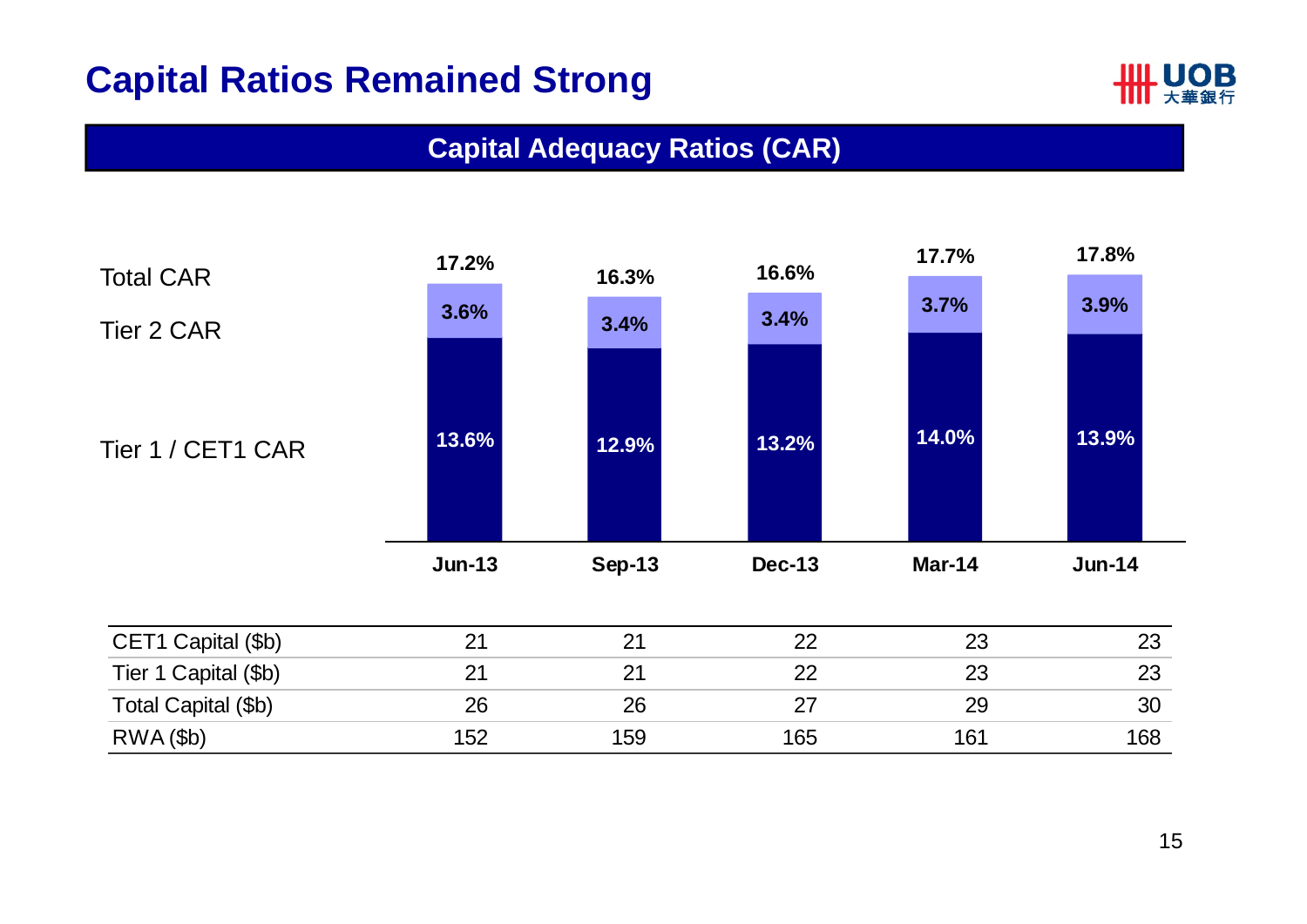#### **Interim Dividend Maintained**



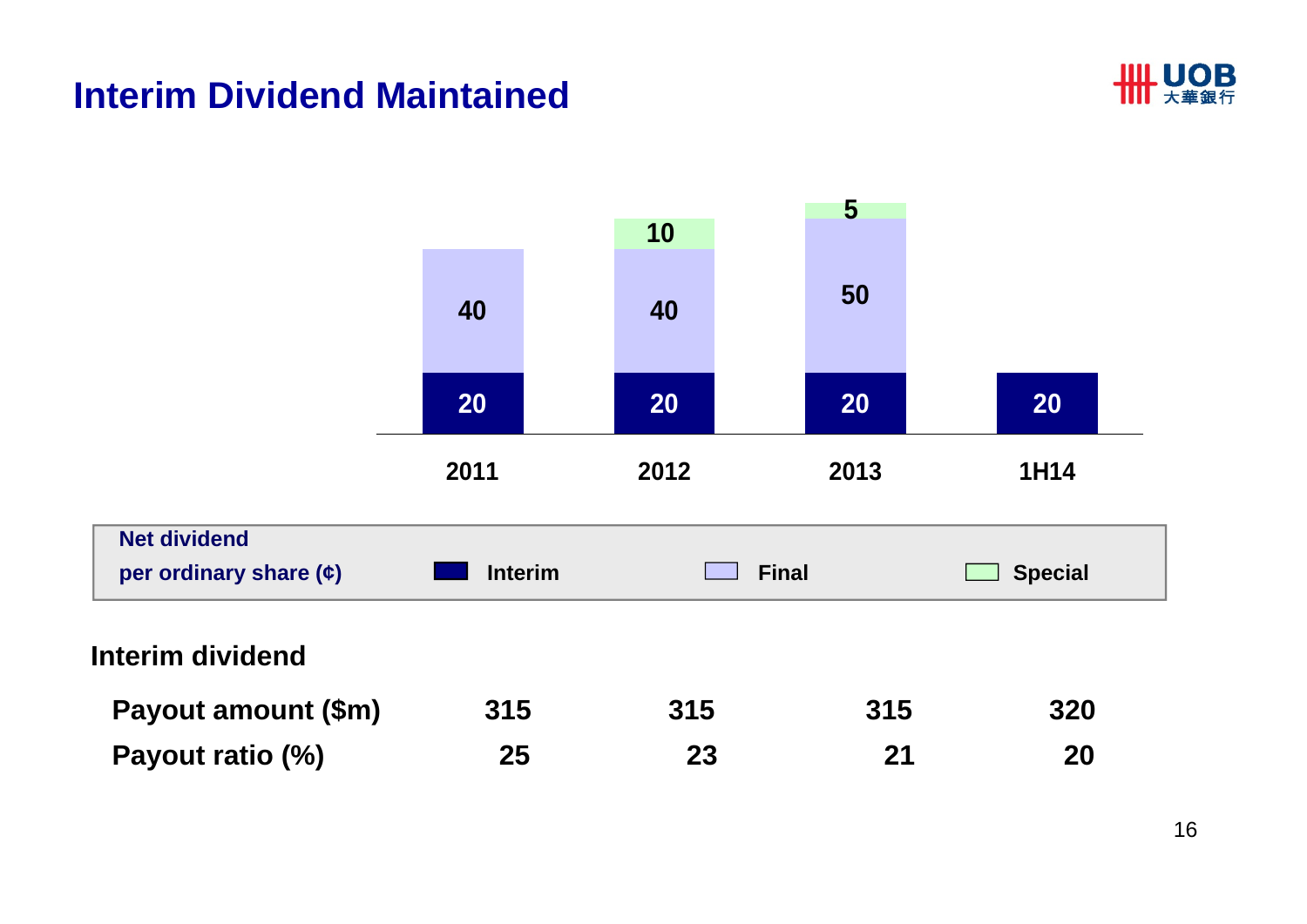### **Singapore – Summarised Income Statement**



|                                  | <b>1H14</b>   | <b>1H13</b> | $+/(-)$       | <b>2Q14</b>   | <b>1Q14</b>   | $+$ /(-)      |
|----------------------------------|---------------|-------------|---------------|---------------|---------------|---------------|
|                                  | $\mathsf{Sm}$ | \$m\$       | $\frac{9}{6}$ | $\mathsf{Sm}$ | $\mathsf{Sm}$ | $\frac{9}{6}$ |
| Net interest income              | 1,217         | 1,034       | 17.7          | 608           | 608           |               |
| Fee and commission income        | 490           | 569         | (14.0)        | 249           | 241           | 3.1           |
| Other non-interest income        | 428           | 254         | 68.7          | 273           | 155           | 76.7          |
| <b>Total income</b>              | 2,134         | 1,856       | 14.9          | 1,130         | 1,004         | 12.6          |
| Less: Total expenses             | 831           | 765         | 8.6           | 420           | 412           | 1.9           |
| <b>Operating profit</b>          | 1,303         | 1,091       | 19.4          | 711           | 592           | 20.0          |
| Less: Total impairment charges   | 193           | 64          | >100.0        | 60            | 132           | (54.5)        |
| Add: Associates & joint ventures | 37            | 106         | (65.0)        | 22            | 15            | 45.3          |
| <b>Profit before tax</b>         | 1,147         | 1,133       | 1.2           | 672           | 475           | 41.6          |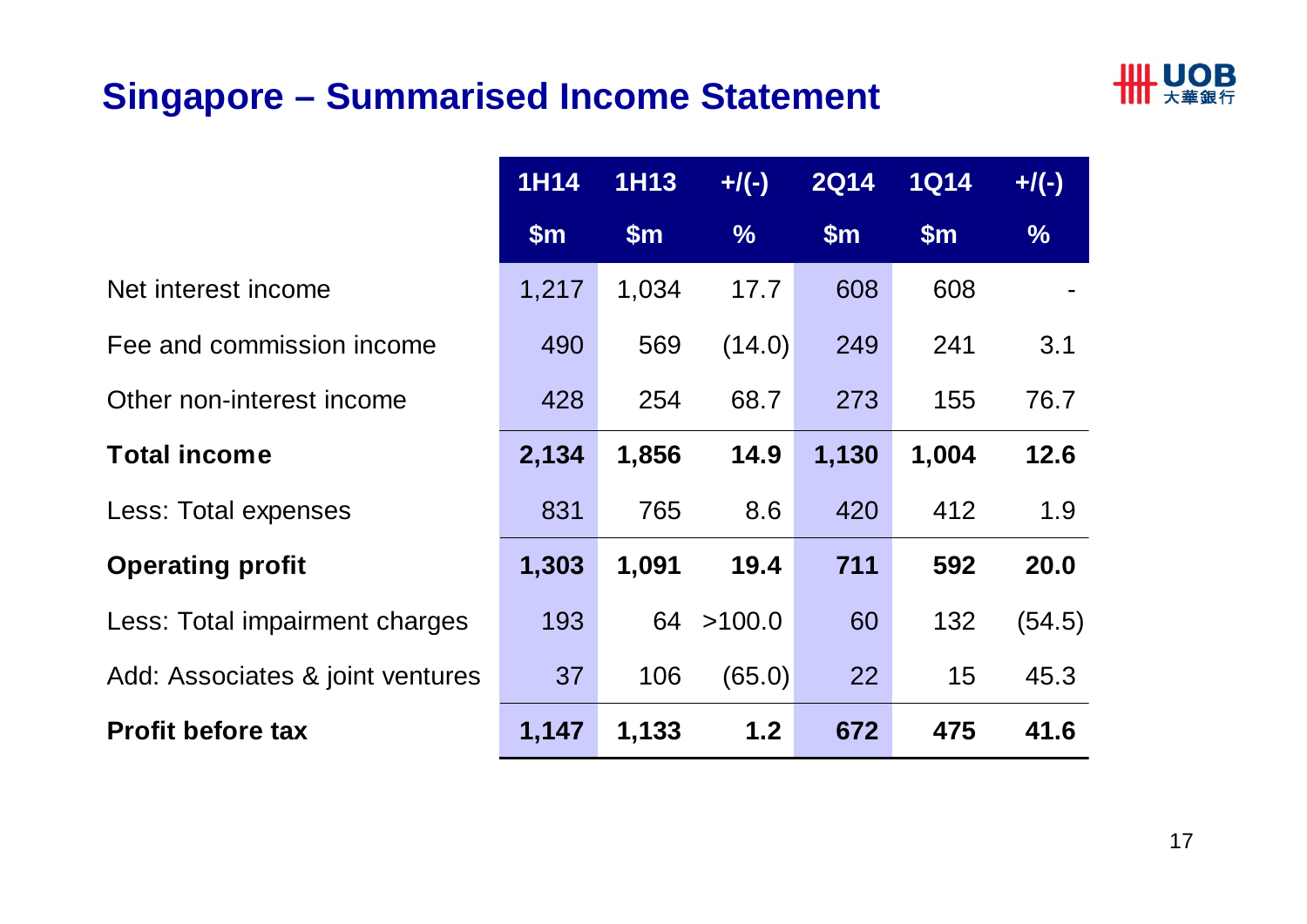### **Singapore – Key Financial Indicators**



|                            | <b>1H14</b>   | <b>1H13</b>   | $+/(-)$        | <b>2Q14</b>   | <b>1Q14</b>   | $+$ /(-)  |
|----------------------------|---------------|---------------|----------------|---------------|---------------|-----------|
|                            | $\frac{0}{6}$ | $\frac{0}{0}$ | $\%$ pt        | $\frac{9}{6}$ | $\frac{9}{6}$ | % pt      |
| Net interest margin        | 1.33          | 1.30          | 0.03           | 1.32          | 1.35          | (0.03)    |
| Non-NII / Total income     | 43.0          | 44.3          | (1.3)          | 46.2          | 39.4          | 6.8       |
| Expense / Total income     | 38.9          | 41.2          | (2.3)          | 37.1          | 41.0          | (3.9)     |
| Customer loans (net) - \$b | 124.0         | 111.9         | 10.8%          | 124.0         | 120.9         | 2.5%      |
| Customer deposits - \$b    | 143.9         | 137.6         | 4.6%           | 143.9         | 146.3         | $(1.6\%)$ |
| Loans / Deposits           | 86.2          | 81.3          | 4.9            | 86.2          | 82.7          | 3.5       |
| <b>NPL</b> ratio           | 0.7           | 0.7           | $\blacksquare$ | 0.7           | 0.6           | 0.1       |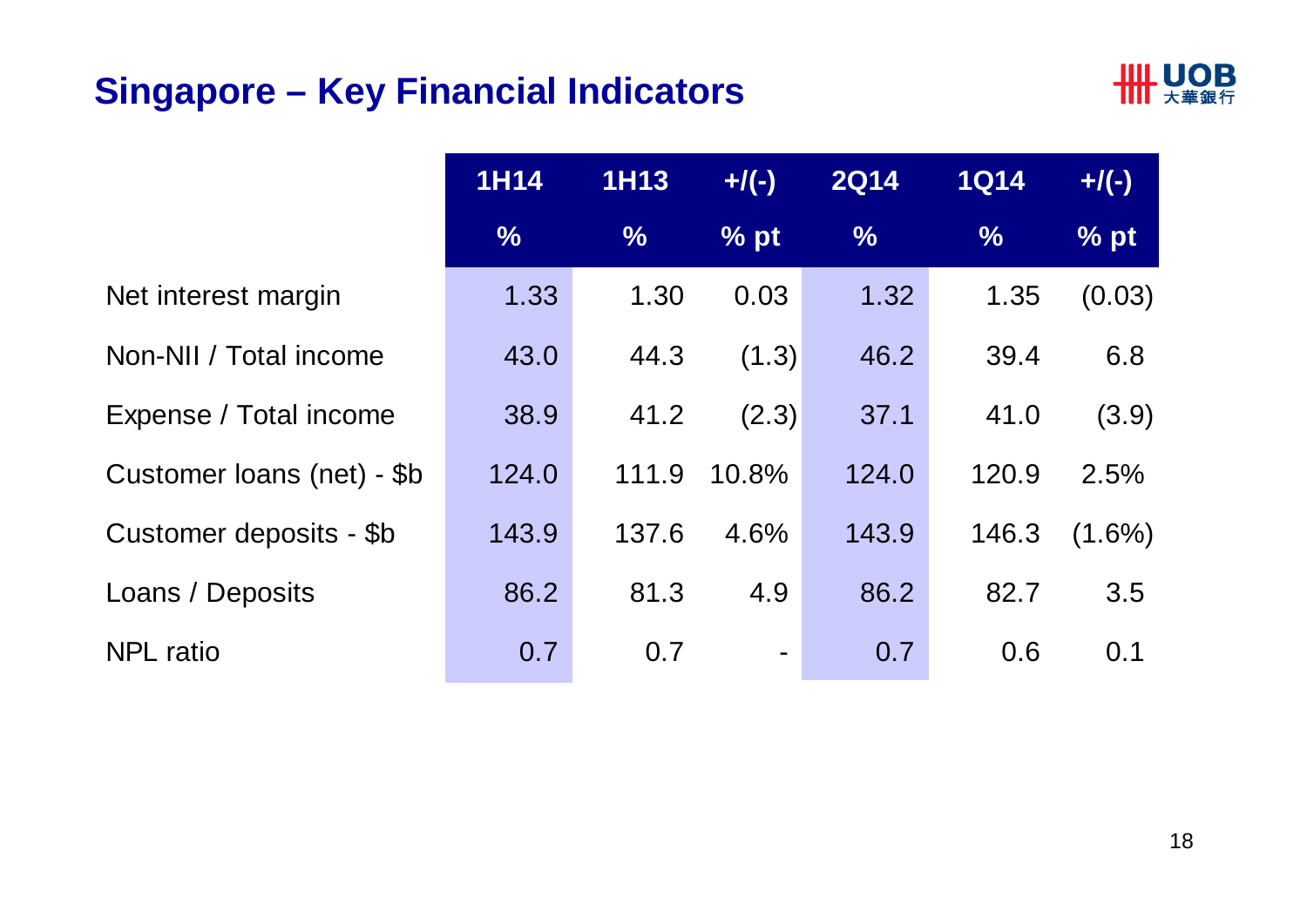#### **Malaysia – Summarised Income Statement**



|                                  | <b>1H14</b> | <b>1H13</b> | $+/(-)$       | <b>2Q14</b> | <b>1Q14</b> | $+$ /(-)      |
|----------------------------------|-------------|-------------|---------------|-------------|-------------|---------------|
|                                  | $R$ M'm     | <b>RM'm</b> | $\frac{9}{6}$ | <b>RM'm</b> | <b>RM'm</b> | $\frac{9}{6}$ |
| Net interest income              | 888         | 783         | 13.4          | 464         | 424         | 9.4           |
| Fee and commission income        | 286         | 250         | 14.4          | 133         | 153         | (13.1)        |
| Other non-interest income        | 111         | 134         | (17.2)        | 58          | 53          | 9.4           |
| <b>Total income</b>              | 1,285       | 1,167       | 10.1          | 655         | 630         | 4.0           |
| Less: Total expenses             | 489         | 400         | 22.3          | 263         | 226         | 16.4          |
| <b>Operating profit</b>          | 796         | 767         | 3.8           | 392         | 404         | (3.0)         |
| Less: Total impairment charges   | 105         | 138         | (23.9)        | 49          | 56          | (12.5)        |
| Add: Associates & joint ventures | 77          | 46          | 67.4          | 8           | 69          | (88.4)        |
| <b>Profit before tax</b>         | 768         | 675         | 13.8          | 351         | 417         | (15.8)        |
| Profit before tax (S\$m)         | 297         | 272         | 9.0           | 136         | 160         | (15.0)        |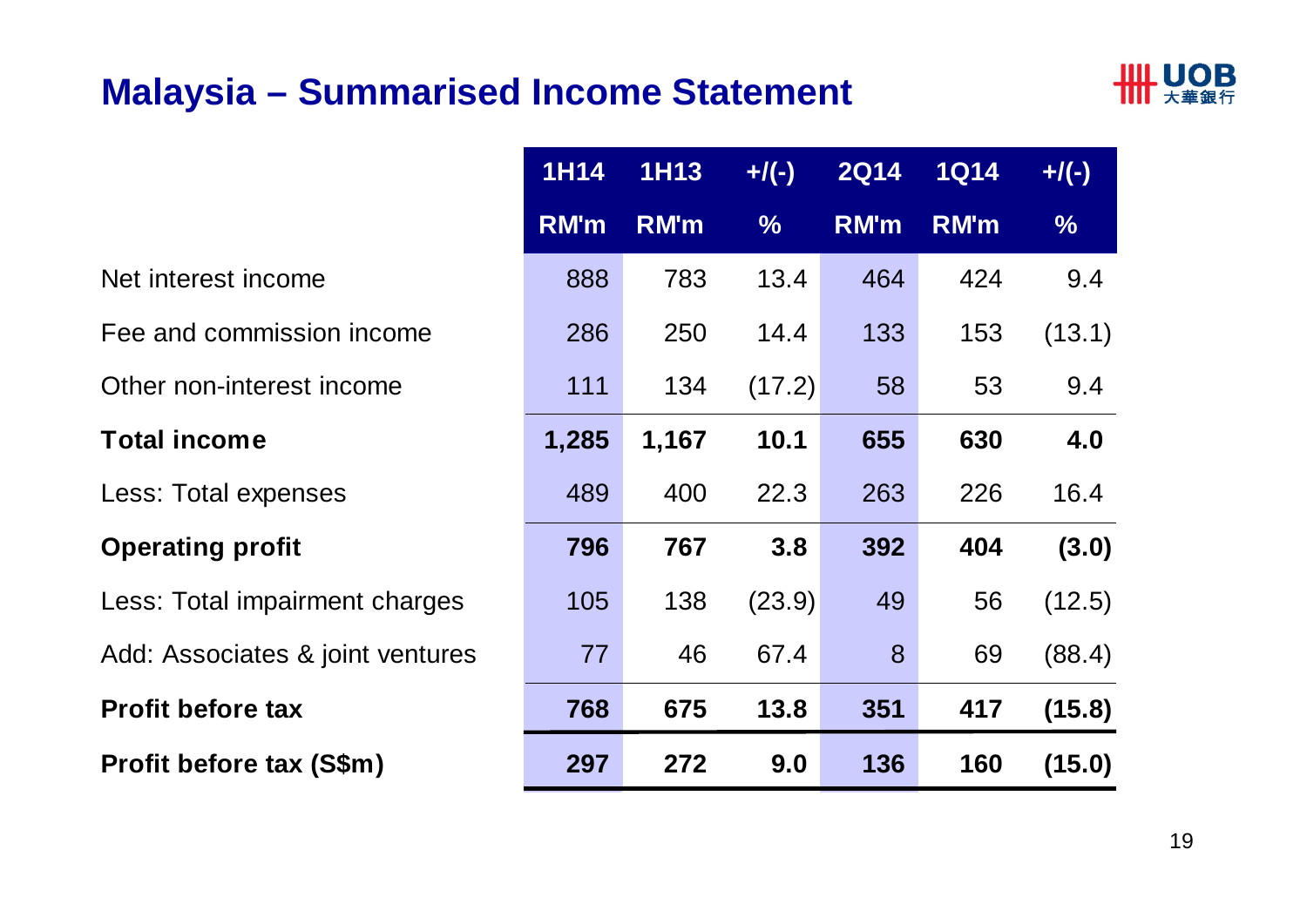### **Malaysia – Key Financial Indicators**



|                             | <b>1H14</b> | <b>1H13</b>   | $+$ /(-)       | <b>2Q14</b> | <b>1Q14</b>   | $+$ /(-)  |
|-----------------------------|-------------|---------------|----------------|-------------|---------------|-----------|
|                             | $\%$        | $\frac{9}{6}$ | % pt           | $\%$        | $\frac{9}{6}$ | % pt      |
| Net interest margin         | 2.13        | 2.11          | 0.02           | 2.15        | 2.09          | 0.06      |
| Non-NII / Total income      | 30.9        | 32.9          | (2.0)          | 29.2        | 32.7          | (3.5)     |
| Expense / Total income      | 38.1        | 34.3          | 3.8            | 40.2        | 35.9          | 4.3       |
| Customer Ioans (net) - RM'b | 66.9        | 60.2          | 11.2%          | 66.9        | 65.7          | 1.8%      |
| Customer deposits - RM'b    | 71.9        | 67.5          | 6.5%           | 71.9        | 71.9          | $(0.1\%)$ |
| Loans / Deposits            | 93.1        | 89.1          | 4.0            | 93.1        | 91.3          | 1.8       |
| <b>NPL</b> ratio            | 1.6         | 1.6           | $\blacksquare$ | 1.6         | 1.6           |           |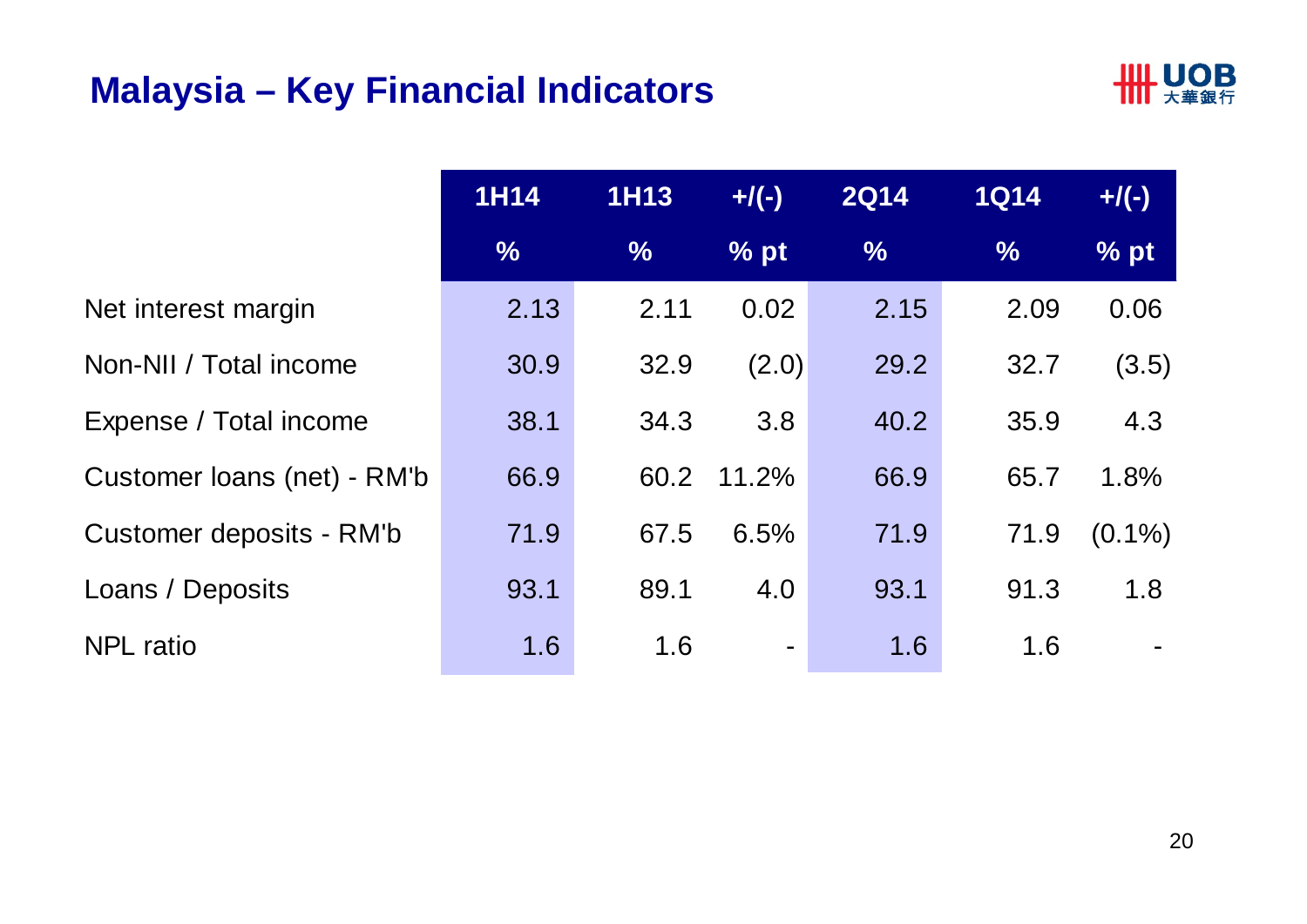#### **Thailand – Summarised Income Statement**



| <b>1H14</b> | <b>1H13</b> | $+$ /(-)          | <b>2Q14</b> | <b>1Q14</b> | $+$ /(-)          |
|-------------|-------------|-------------------|-------------|-------------|-------------------|
| THB'm       | THB'm       | $\frac{0}{0}$     | THB'm       | THB'm       | $\frac{1}{2}$     |
| 5,967       | 5,530       | 7.9               | 3,042       | 2,925       | 4.0               |
| 2,338       | 1,881       | 24.3              | 1,216       | 1,122       | 8.4               |
| (9)         |             | $72$ ( $>100.0$ ) | (30)        |             | $21$ ( $>100.0$ ) |
| 8,296       | 7,483       | 10.9              | 4,228       | 4,068       | 3.9               |
| 5,420       | 4,882       | 11.0              | 2,770       | 2,650       | 4.5               |
| 2,876       | 2,601       | 10.6              | 1,458       | 1,418       | 2.8               |
| 989         | 762         | 29.8              | 1,032       |             | (43) > 100.0      |
| 1,887       | 1,839       | 2.6               | 426         | 1,461       | (70.8)            |
| 73          | 77          | (4.9)             | 16          | 57          | (71.1)            |

Net interest income

Fee and commission income

Other non-interest income

#### **Total income**

Less: Total expenses

#### **Operating profit**

Less: Total impairment charges

#### **Profit before tax**

**Profit before tax (S\$m) 73 77 (4.9) 16 57 (71.1)**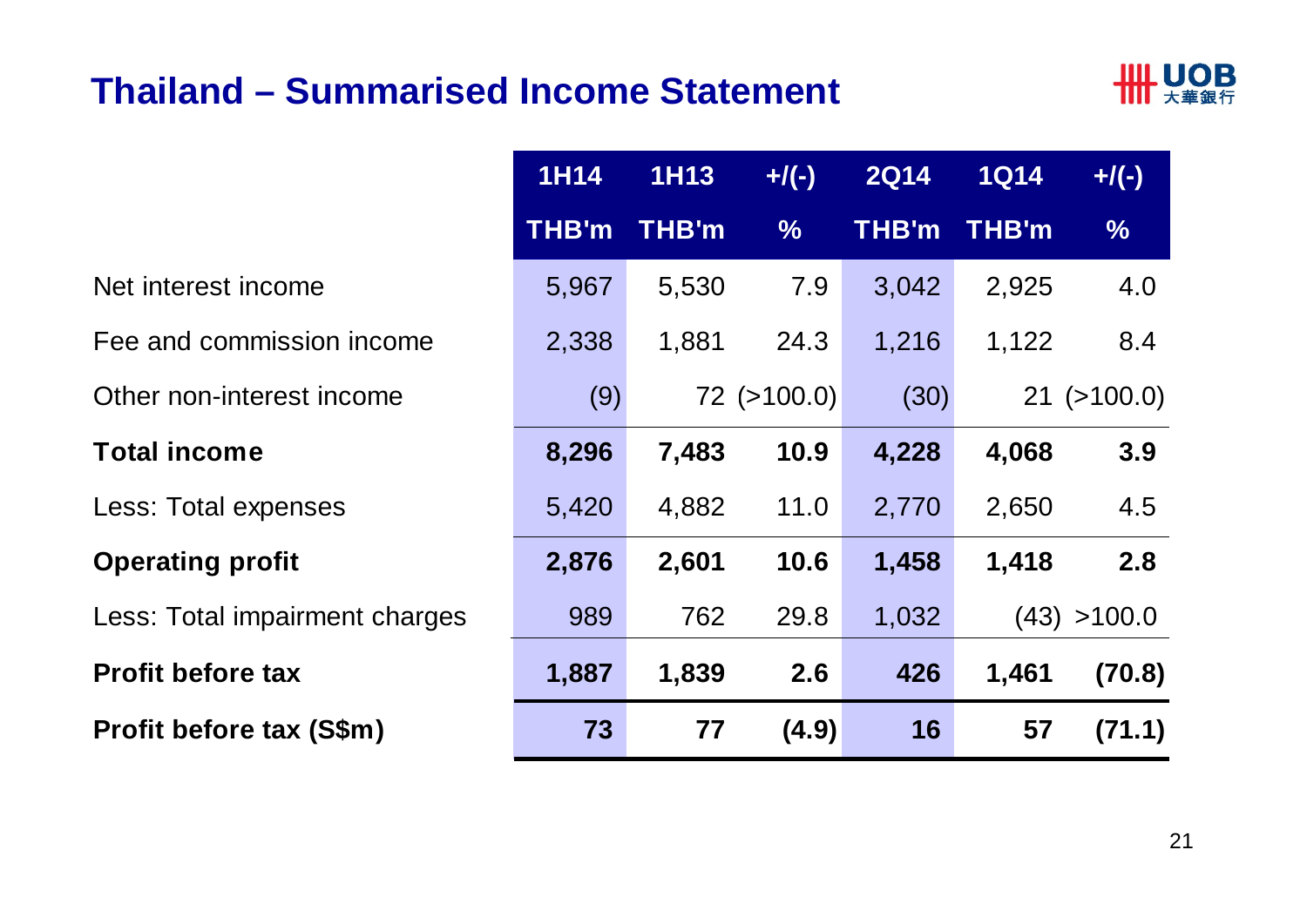#### **Thailand – Key Financial Indicators**



|                              | <b>1H14</b>   | <b>1H13</b>   | $+/(-)$ | <b>2Q14</b>   | <b>1Q14</b> | $+$ /(-) |
|------------------------------|---------------|---------------|---------|---------------|-------------|----------|
|                              | $\frac{9}{6}$ | $\frac{9}{6}$ | % pt    | $\frac{9}{6}$ | %           | % pt     |
| Net interest margin          | 3.33          | 3.44          | (0.11)  | 3.30          | 3.37        | (0.07)   |
| Non-NII / Total income       | 28.1          | 26.1          | 2.0     | 28.1          | 28.1        |          |
| Expense / Total income       | 65.3          | 65.2          | 0.1     | 65.5          | 65.1        | 0.4      |
| Customer loans (net) - THB'b | 252.1         | 218.0         | 15.7%   | 252.1         | 248.7       | 1.4%     |
| Customer deposits - THB'b    | 244.4         | 222.9         | 9.6%    | 244.4         | 238.9       | 2.3%     |
| Loans / Deposits             | 103.2         | 97.8          | 5.4     | 103.2         | 104.1       | (0.9)    |
| Loans / Deposits (Include    |               |               |         |               |             |          |
| Bills of Exchange*)          | 94.7          | 88.8          | 5.9     | 94.7          | 95.2        | (0.5)    |
| <b>NPL</b> ratio             | 2.6           | 2.3           | 0.3     | 2.6           | 2.1         | 0.5      |

\* UOB(Thai) offers bills of exchange to customers as an alternative deposit product, common in Thailand's market. This product serves as an alternative funding source and is reflected separately from deposits.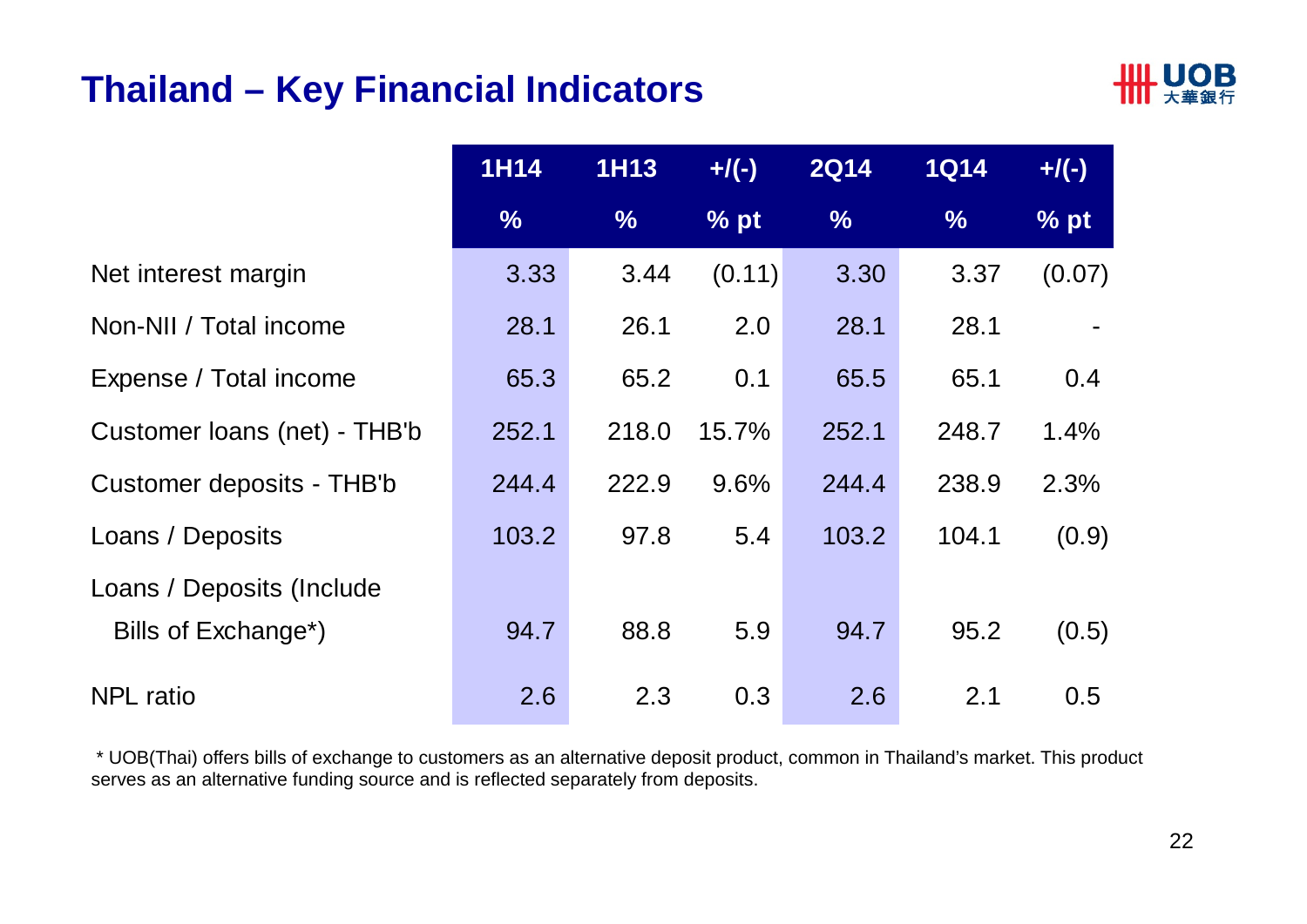#### **Indonesia – Summarised Income Statement**



|                                | <b>1H14</b>  | <b>1H13</b>     | $+/(-)$       | <b>2Q14</b>  | <b>1Q14</b>  | $+$ /(-)      |
|--------------------------------|--------------|-----------------|---------------|--------------|--------------|---------------|
|                                | <b>IDR'b</b> | <b>IDR'b</b>    | $\frac{9}{6}$ | <b>IDR'b</b> | <b>IDR'b</b> | $\frac{9}{6}$ |
| Net interest income            | 1,380        | 1,232           | 12.0          | 687          | 693          | (0.9)         |
| Fee and commission income      | 347          | 350             | (0.9)         | 197          | 150          | 31.3          |
| Other non-interest income      | 135          | 158             | (14.6)        | 68           | 67           | 1.5           |
| <b>Total income</b>            | 1,862        | 1,740           | 7.0           | 952          | 910          | 4.6           |
| Less: Total expenses           | 1,262        | 1,082           | 16.6          | 641          | 621          | 3.2           |
| <b>Operating profit</b>        | 600          | 658             | (8.8)         | 311          | 289          | 7.6           |
| Less: Total impairment charges | 235          | 12 <sup>1</sup> | >100.0        | 168          | 67           | >100.0        |
| <b>Profit before tax</b>       | 365          | 646             | (43.5)        | 143          | 222          | (35.6)        |
| Profit before tax (S\$m)       | 40           | 82              | (51.7)        | 16           | 24           | (35.6)        |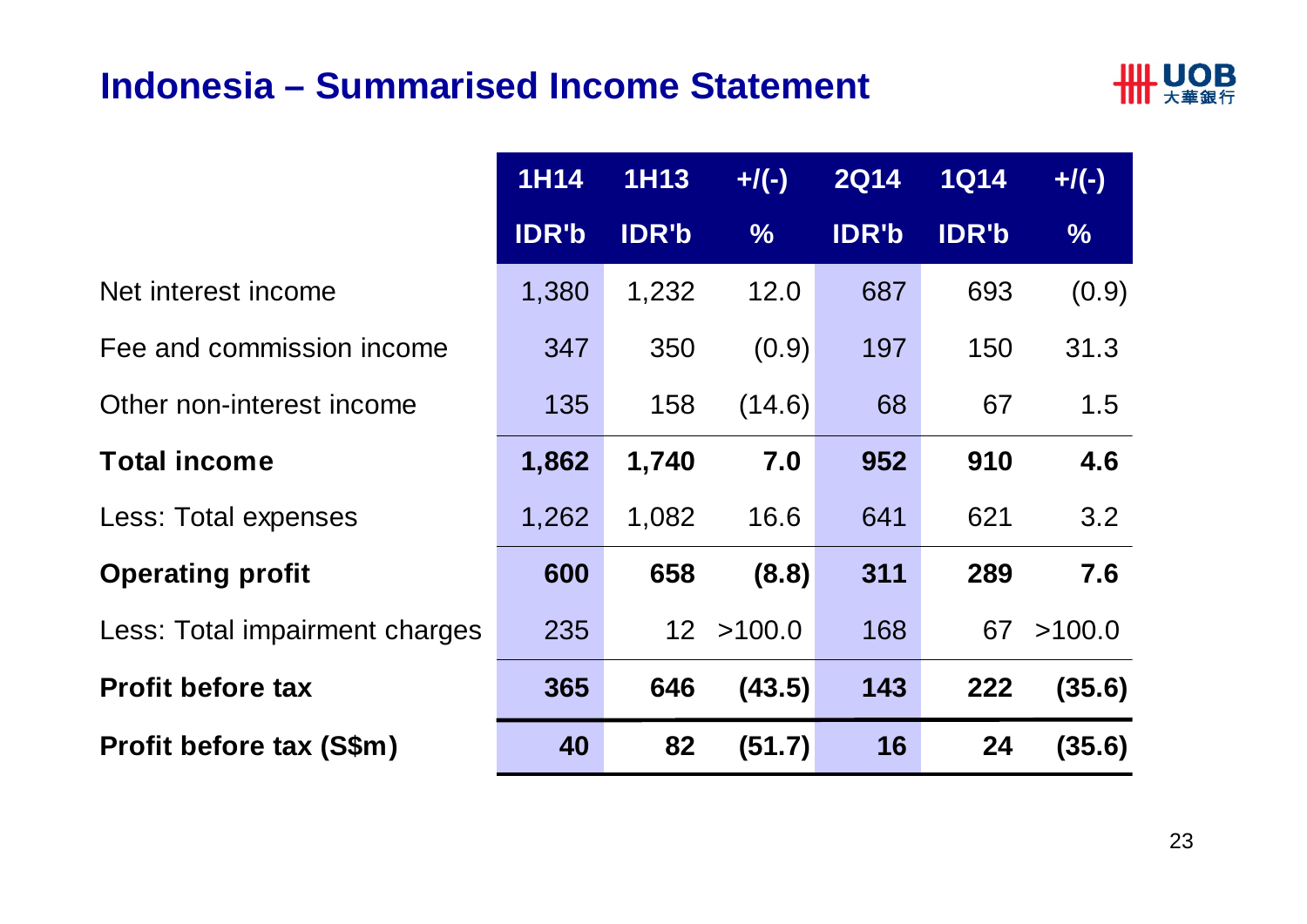#### **Indonesia – Key Financial Indicators**



|                              | <b>1H14</b>   | <b>1H13</b>   | $+$ /(-) | <b>2Q14</b>   | <b>1Q14</b>   | $+$ /(-) |
|------------------------------|---------------|---------------|----------|---------------|---------------|----------|
|                              | $\frac{0}{0}$ | $\frac{9}{6}$ | $%$ pt   | $\frac{9}{6}$ | $\frac{9}{6}$ | % pt     |
| Net interest margin          | 4.52          | 4.68          | (0.16)   | 4.41          | 4.62          | (0.21)   |
| Non-NII / Total income       | 25.9          | 29.2          | (3.3)    | 27.8          | 23.8          | 4.0      |
| Expense / Total income       | 67.8          | 62.2          | 5.6      | 67.3          | 68.2          | (0.9)    |
| Customer loans (net) - IDR't | 53.4          | 46.1          | 15.8%    | 53.4          | 53.0          | 0.7%     |
| Customer deposits - IDR't    | 58.4          | 48.1          | 21.3%    | 58.4          | 56.0          | 4.3%     |
| Loans / Deposits             | 91.4          | 95.7          | (4.3)    | 91.4          | 94.7          | (3.3)    |
| <b>NPL</b> ratio             | 2.6           | 2.4           | 0.2      | 2.6           | 1.8           | 0.8      |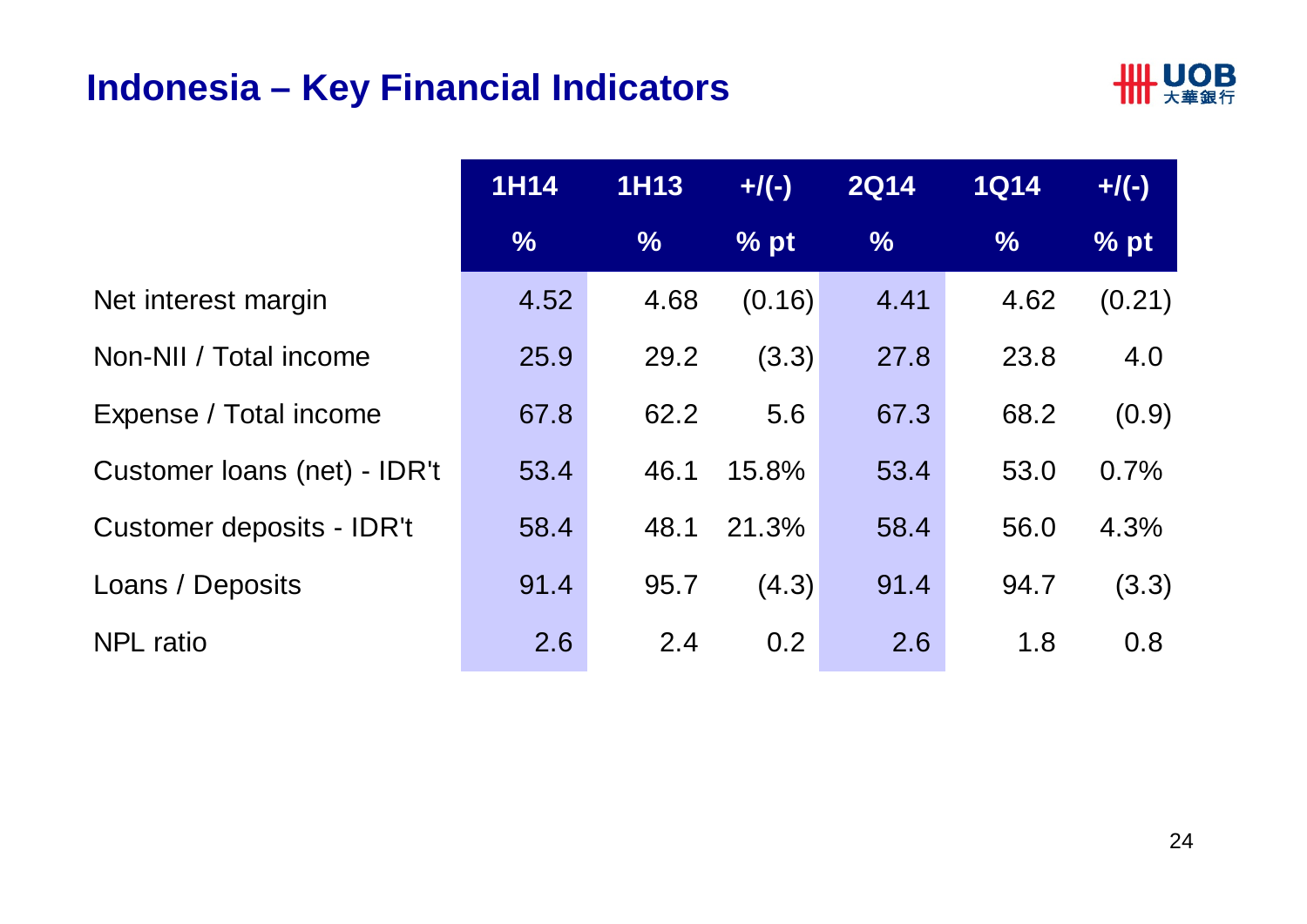#### **Greater China – Summarised Income Statement**



|                                  | <b>1H14</b>    | <b>1H13</b>    | $+/(-)$       | <b>2Q14</b>   | <b>1Q14</b>    | $+$ /(-)      |
|----------------------------------|----------------|----------------|---------------|---------------|----------------|---------------|
|                                  | $\mathsf{Sm}$  | \$m\$          | $\frac{9}{6}$ | $\mathsf{Sm}$ | \$m\$          | $\frac{9}{6}$ |
| Net interest income              | 176            | 125            | 40.6          | 81            | 94             | (13.7)        |
| Fee and commission income        | 54             | 48             | 12.6          | 22            | 32             | (30.6)        |
| Other non-interest income        | 74             | 91             | (18.6)        | 40            | 34             | 17.9          |
| <b>Total income</b>              | 304            | 264            | 15.1          | 144           | 160            | (10.4)        |
| Less: Total expenses             | 120            | 100            | 20.7          | 62            | 58             | 5.7           |
| <b>Operating profit</b>          | 184            | 165            | 11.6          | 82            | 102            | (19.6)        |
| Less: Total impairment charges   | 15             | 5 <sup>5</sup> | >100.0        | 13            | $\overline{2}$ | >100.0        |
| Add: Associates & joint ventures | 2 <sup>2</sup> | $\overline{0}$ | >100.0        | 1             | $\mathbf 1$    | 21.5          |
| <b>Profit before tax</b>         | 171            | 160            | 6.6           | 71            | 101            | (29.8)        |